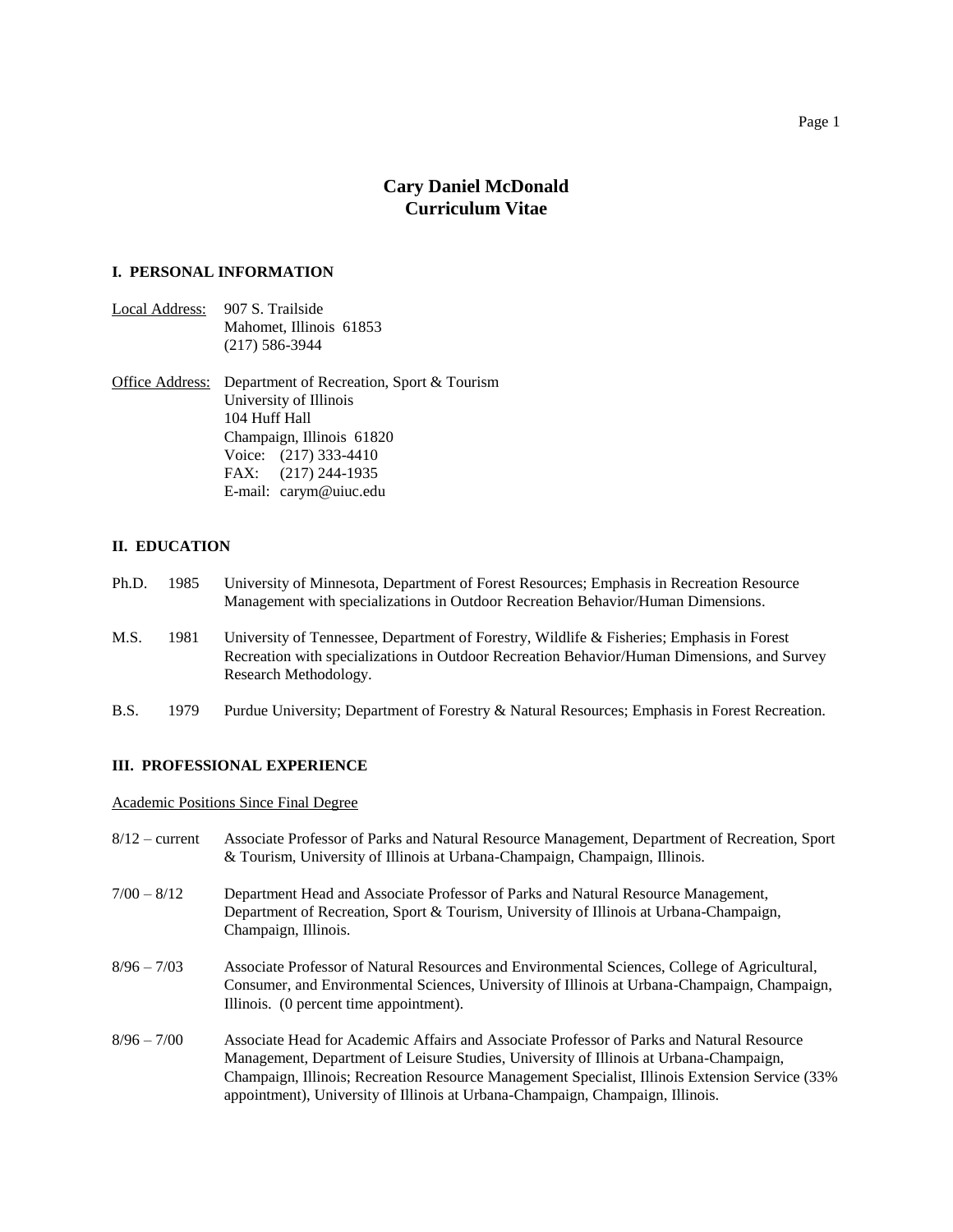| $2/95$ - current                     | Affiliate, Institute for Environmental Studies, University of Illinois at Urbana-Champaign,<br>Champaign, Illinois.                                                                                                                                                                              |
|--------------------------------------|--------------------------------------------------------------------------------------------------------------------------------------------------------------------------------------------------------------------------------------------------------------------------------------------------|
| $8/94 - 8/97$                        | Associate Professor of Parks and Natural Resource Management, Department of Leisure Studies<br>and Recreation Resource Management Specialist, Illinois Cooperative Extension Service (67%<br>appointment, University of Illinois at Urbana-Champaign, Champaign, Illinois. (Tenure May<br>1996). |
| $6/88 - 5/93$                        | Associate Professor of Recreation Resource Management, Department of Parks, Recreation and<br>Tourism Management, Clemson University, Clemson, South Carolina. (Tenure May 1991).                                                                                                                |
| $6/88 - 5/90$                        | Graduate Studies Director, Department of Parks, Recreation and Tourism, Clemson University,<br>Clemson, South Carolina.                                                                                                                                                                          |
| $6/87 - 5/90$                        | Acting Director, National Park Service Cooperative Park Studies Unit, Clemson University,<br>Clemson, South Carolina.                                                                                                                                                                            |
| $6/86 - 5/88$                        | Assistant Professor of Recreation Resource Management, Department of Parks, Recreation and<br>Tourism Management, Clemson University, Clemson, South Carolina.                                                                                                                                   |
| $8/85 - 5/86$                        | Assistant Professor of Outdoor Recreation Management, Department of Physical Education, Sport<br>and Leisure Studies, Washington State University, Pullman, Washington.                                                                                                                          |
| $9/84 - 8/85$                        | Post Doctorate/Instructor and Research Associate of Forest Recreation, Department of Forestry,<br>Wildlife & Fisheries, The University of Tennessee, Knoxville, Tennessee.                                                                                                                       |
| <b>Other Professional Employment</b> |                                                                                                                                                                                                                                                                                                  |
| $6/93 - 8/94$<br>$6/91 - 8/92$       | Senior Project Manager, Heberlein Baumgartner Research Services, Inc., Madison, Wisconsin.                                                                                                                                                                                                       |
| $9/86 - 5/91$                        | Research Social Scientist, Schedule A Appointment, Southeast Regional Office, National Park<br>Service, Atlanta, Georgia.                                                                                                                                                                        |
| $5/85 - 8/85$                        | Consultant, Oak Ridge National Laboratory, Oak Ridge, Tennessee.                                                                                                                                                                                                                                 |
| $4/82 - 12/82$                       | Research Specialist, Hennepin County Park Reserve District, Minneapolis, Minnesota.                                                                                                                                                                                                              |
| $9/81 - 12/83$                       | Graduate Research Assistant, Department of Forest Resources, University of Minnesota, St. Paul,<br>Minnesota.                                                                                                                                                                                    |
| $5/81 - 8/81$                        | Researcher Assistant, National Park Service through The University of Tennessee, Knoxville,<br>Tennessee.                                                                                                                                                                                        |
| $6/79 - 5/81$                        | Graduate Research Assistant, Department of Forestry, Wildlife and Fisheries, University of<br>Tennessee, Knoxville, Tennessee.                                                                                                                                                                   |
| $9/77 - 5/79$                        | Undergraduate Research Assistant, Department of Natural Resources, Purdue University, West<br>Lafayette, Indiana.                                                                                                                                                                                |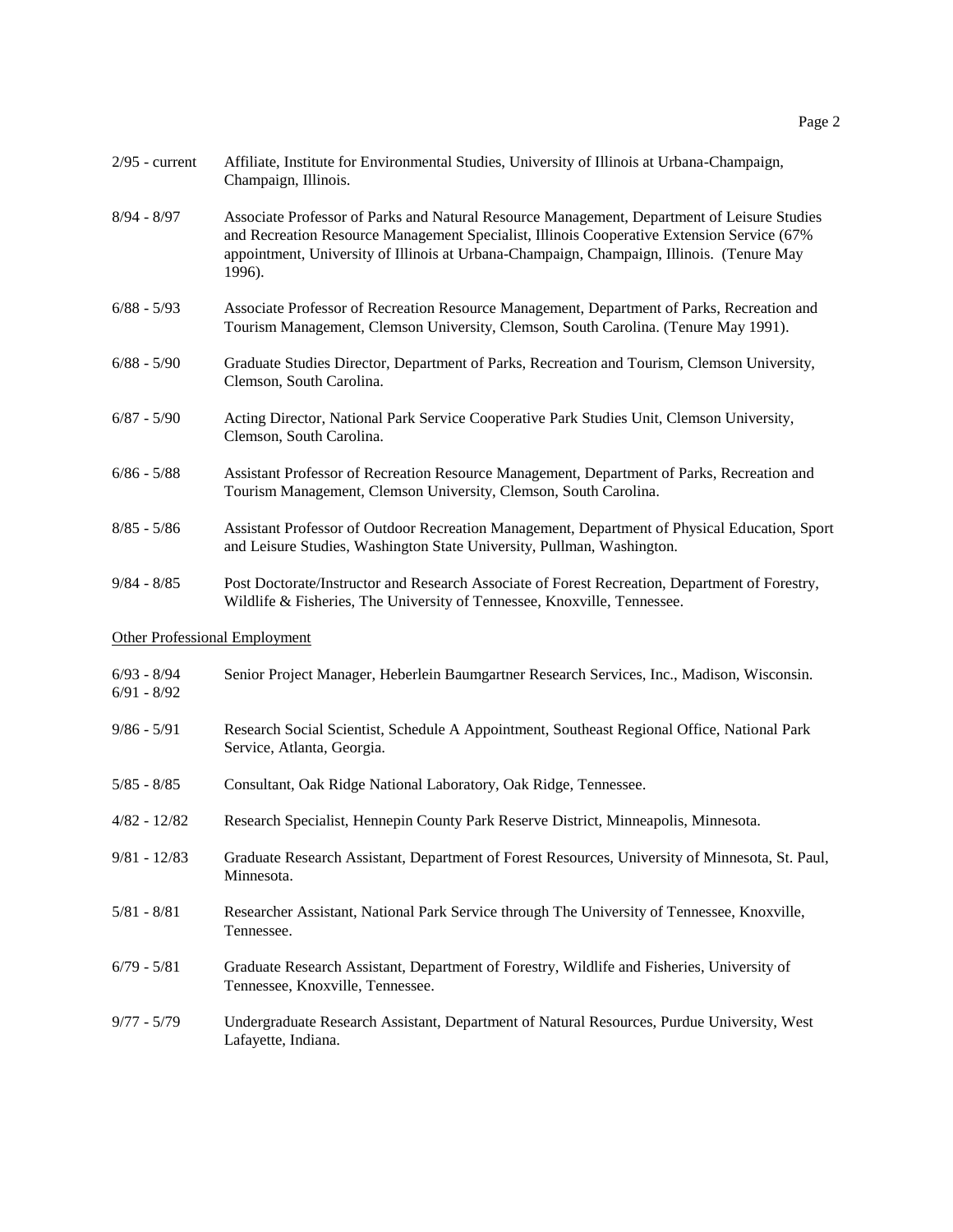#### Invited Lectures and Invited Conference Presentations

Invited Discussant (2011). *Online graduate education*. University of Utah, Salt Lake City, Utah.

Invited Discussant (2008). *Are we into sport management?* Annual International Chairs Meeting. Pacific Grove, California.

Invited Discussant and Session Leader (2005). *Role of Ph.D. granting institutions in the leisure field*. Annual International Chairs Meeting. Charleston, South Carolina.

Invited Discussant (2003). *Working with non-tenure track faculty*. Annual International Chairs Meeting. Salt Lake City, Utah.

Invited Discussant (2002). *Developing new faculty resources and the next generation of administrators*. Annual International Chairs Meeting. Baltimore, Maryland.

Invited Discussant. (2001). *Perspectives on Accreditation*. The Pennsylvania State University. College Park, Pennsylvania.

Invited Session Coordinator. (2001). *NRPA Accreditation: Issues in an Era of Change*. Annual National Chairs Meeting. California State University, Long Beach, California.

Invited Participant. (1999). *Apostle Islands National Lakeshore Workshop*. Bayfield, Wisconsin.

Invited Session Coordinator. (1998). *Normative Issues in Recreation Resource Managemnt*. National Conference on Wilderness Science in a Time of Change. Missouli, Montana.

Invited Discussant. (1997). *Ph.D. WorkshopBInnovative Methods in Tourism Research*. University of Vienna. Vienna, Austria.

Invited Lecturer. (1996). *Illinois Governor=s Conference on Tourism: Session on Survey Research*. Chicago, Illinois.

Invited Discussant. (1995). *Fourth International Outdoor Recreation and Tourism Trends Conference: Session on Tourism Impacts on Natural Resources*. St. Paul, Minnesota.

Invited Keynote Speaker. (1992). Funding for outdoor recreation research: Understanding your competitors. *National Recreation and Park Association Annual Conference: Session on Outdoor Recreation Planning and Management*. Cincinnati, Ohio.

Invited Discussant. (1991). *Midwest Association of Public Opinion Researchers: Session on Survey Research*. Chicago, Illinois.

Invited Lecturer. (1990). Human behavior in natural environments. *U.S. Forest Service Short-Course: Professional Development Program for Outdoor Recreation Management*. Clemson University. Clemson, South Carolina.

Invited Lecturer. (1990). The research process. *U.S. Forest Service Short-Course: Professional Development Program for Outdoor Recreation Management*. Clemson University. Clemson, South Carolina.

Invited Lecturer. (1990). Whitewater river carrying capacities. *Chattooga River Symposium*. Clemson University. Clemson, South Carolina.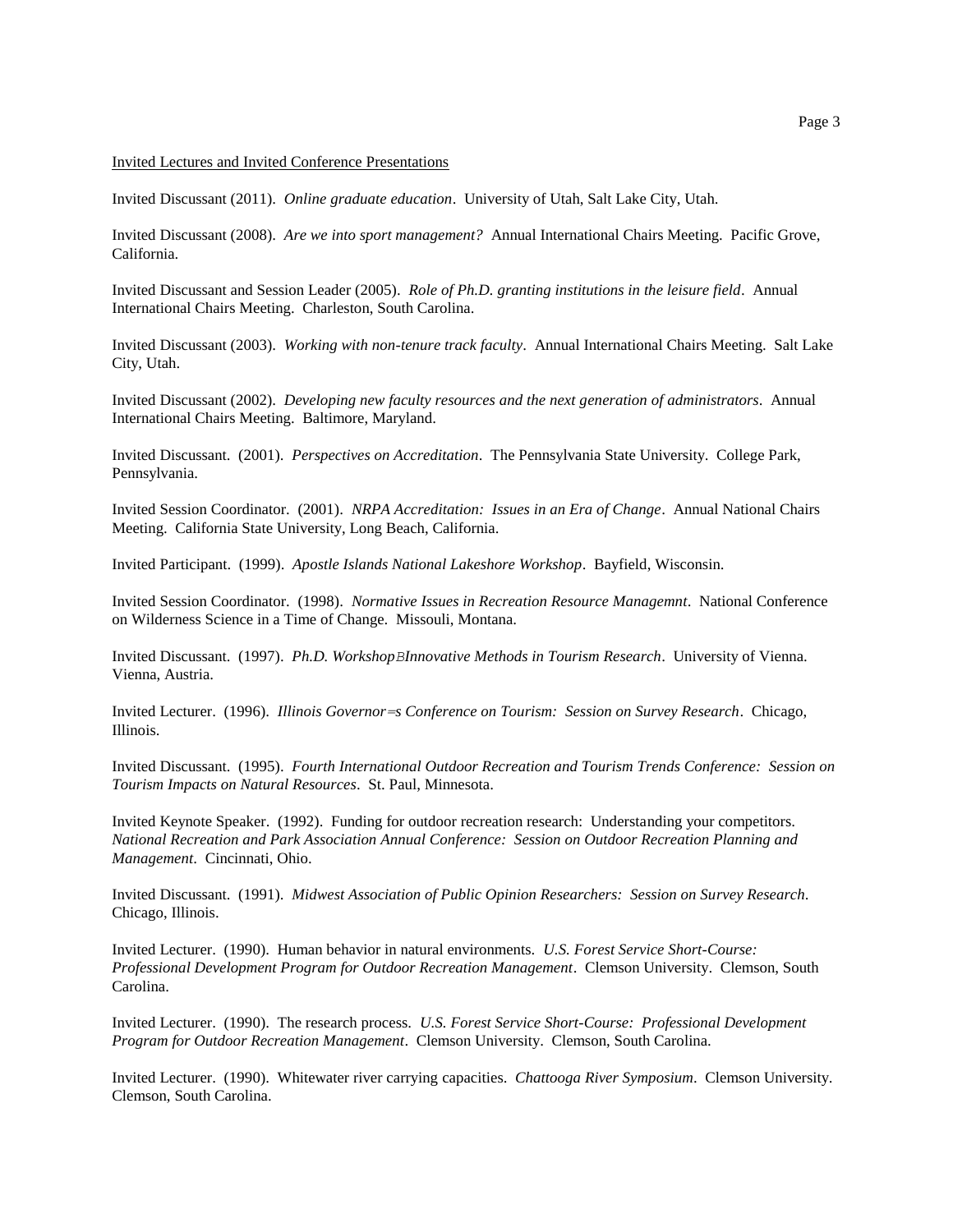Invited Panelist. (1990). Army Corps of Engineers and the water resources management in South Carolina. *Strom Thurmond Institute for Public Policy*. Clemson University. Clemson, South Carolina.

Invited Panelist. (1989). *Southern Regional Science Association, Session on Economics of Recreation*. University of North Carolina. Chapel Hill, North Carolina.

Invited Panelist. (1988). The use of large data sets in recreation research. *National Recreation and Park Association Annual Conference*. New Orleans, Louisiana.

Invited Lecturer. (1987). Research application: From theory to the ground. *U.S. Forest Service Short-Course: Professional Development Program for Outdoor Recreation Management*. Clemson University. Clemson, South Carolina.

#### Editorships of Journals

Associate Editor. (1997-2002). *Society & Natural Resources*. Published by Taylor & Francis, Ltd.

Guest Editor. (1996). *Leisure Sciences*. Special Issue: Normative Perspectives on Outdoor Recreation Behavior, Volume 18, Number 1 and 2. Published by Taylor & Francis, Ltd.

Associate Editor. (1993-1997). *Journal of Park and Recreation Administration*. Published by the American Academy for Park and Recreation Administration.

Co-Editor. (1989). *Outdoor Recreation Benchmark 1988: Proceedings of the National Outdoor Recreation Forum*, ( USDA Forest Service, General Technical Report SE-52, 498 pp.). Asheville, North Carolina: USDA Forest Service Southeastern Forest Experiment Station.

Editor. (1988). *Proceedings of the 1988 Southeastern Recreation Research Conference*, (Volume 10, 179 pp.). Asheville, North Carolina: USDA Forest Service Southeastern Forest Experiment Station.

Associate Editor. (1987-1993). *Journal of Leisure Research*. Published by the National Recreation and Park Association.

#### Grants Received

McDonald, C.D., and Shinew, K. (2011). *The Influence of Fees and Community Engagement Training on Participation Rates*. Chicago Park District. \$9,218.

McDonald, C.D., McKinney, W, & Hall, R. (2006). *Illinois Park Districts: Citizen Perspectives*. Illinois Association of Park Districts. \$20,936.

Stewart, W., & McDonald, C.D. (2003). *Grand Canyon National Park Backcountry and Stakeholders Studies*. National Park Service. \$279,104.

McDonald, C.D. (2002). *Mahomet Comprehensive Parks and Recreation Master Plan*. Village of Mahomet, IL. \$11,100.

McDonald, C.D., Stewart, W., & Miller, C. (2001). *Public Attitudes Toward Open Space Initiatives in Illinois*. Illinois Department of Natural Resources. \$26,136.

McDonald, C.D., Stewart, W., & Miller, C. (2001). *Open Space Issues in Illinois*. Illinois Association of Park Districts. \$3,000.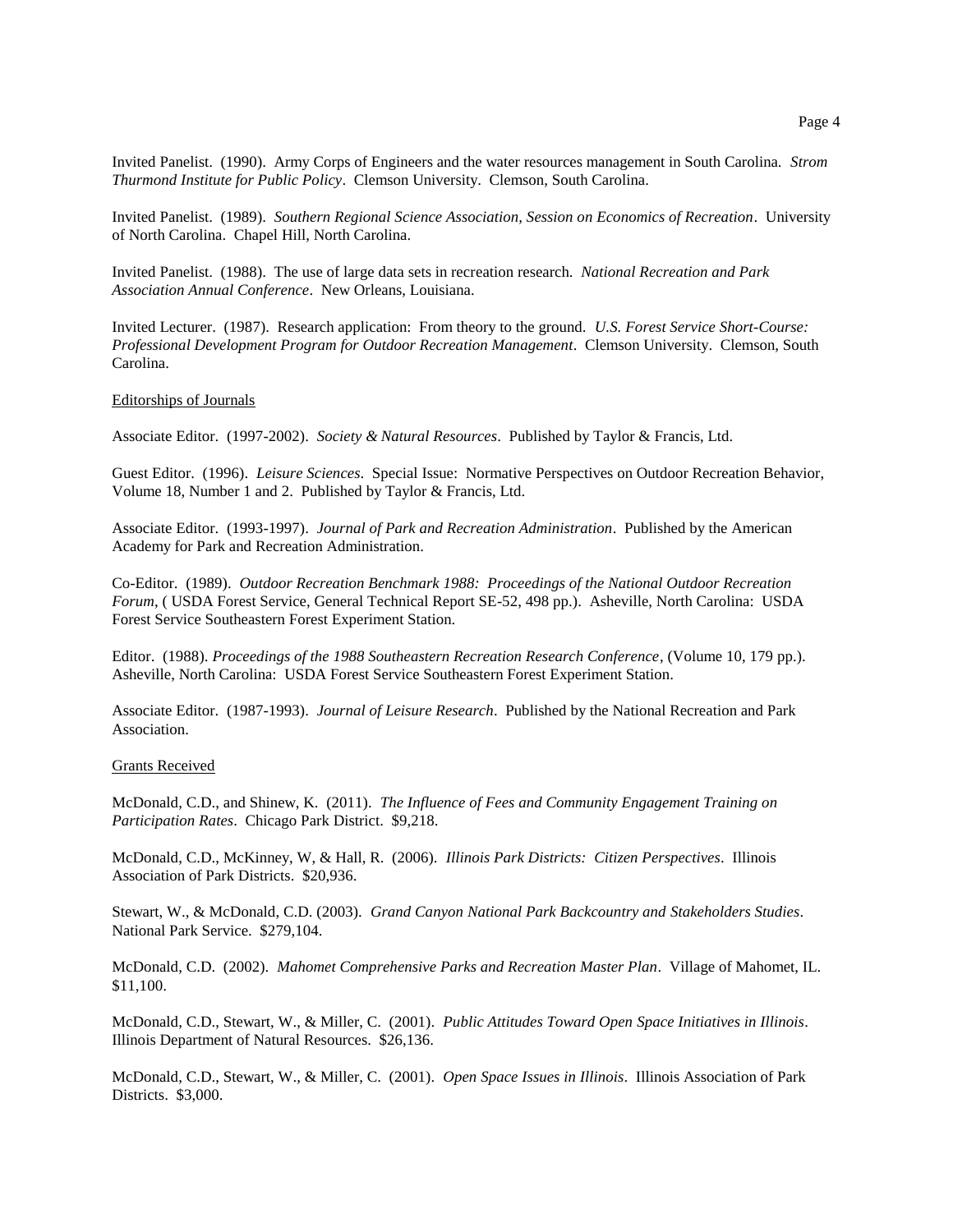Fesenmaier, D.R., McDonald, C.D., & Wicks, B.E. (1996). *Enhancing Program Evaluation in Illinois Bureau of Tourism Grant Programs*. Illinois Bureau of Tourism. \$22,660.

McDonald, C.D. (1996). *Boat Launch Access Guide*. Illinois Department of Natural Resources. \$5909.

McDonald, C.D., & Fesenmaier, D.R. (1995). *Lake County Tourism Marketing Assessment*. Lake County Convention and Visitors Bureau. \$8602.

McDonald, C.D., & Fesenmaier, D.R. (1995). *Image of Chicago as a Tourist Destination: An International Perspective of United Kingdom Residents*. Illinois Bureau of Tourism. \$85,140.

Fesenmaier, D.R., & McDonald, C.D. (1995). *Image of Chicago as a Tourist Destination: An International Perspective of German Residents*. Illinois Bureau of Tourism. \$109,340.

McDonald, C.D. & Baumgartner, R. (1993). *Impacts of Aircraft Overflights on Recreational Use of National Parks*. National Park Service. \$750,000.

McDonald, C.D. (1993). *Recreational Impacts at the Ding Darling National Wildlife Refuge, Sanibel Island, Florida*. U.S. Fish and Wildlife Service. \$12,000.

McDonald, C.D. (1993). *Investigation of the Conflict Process in Outdoor Recreation Settings*. National Park Service. \$26,000.

Floyd, M., & McDonald, C.D. (1992). *Evaluation of the Facilities and Services at Moores Creek National Battlefield and Cape Lookout National Seashore*. National Park Service. \$29,000.

McDonald, C.D. (1992). *Recreational Use of the Chattooga Wild and Scenic River*. U.S. Forest Service. \$55,000.

McDonald, C.D., & Uysal, M. (1991). *Investigation of Environmental Attitudes in Three National Parks*. National Park Service. \$2,500.

McDonald, C.D. (1991). *Impacts of Aircraft Overflights on Recreational Use of National Parks*. National Park Service. \$12,000.

McDonald, C.D. (1990). *Effects of Aircraft Overflights on Visitor Enjoyment*. National Park Service. \$9,500.

McDonald, C.D. (1989). *Westvaco Timberlands Hunt Leasing Program: Profile of Deer Hunters in the State of South Carolina*. Westvaco Corporation. \$5,750.

McDonald, C.D. (1989). *Policy Considerations in Provision of Public Facilities for Recreation Boating in South Carolina*. South Carolina Wildlife and Marine Resources. \$47,180.

McDonald, C.D. (1988). *Outdoor Recreation Management Sections for Natural Resource Management Plans--Air Force*. National Park Service. \$18,392.

McDonald, C.D., & Hammitt, W.E. (1988). *Ocoee River Whitewater Carrying Capacity and River Management Study*. Tennessee Department of Conservation. \$47,642.

McDonald, C.D. (1988). *South Carolina Coastal Access Study*. South Carolina Sea Grant. \$5,000.

McDonald, C.D. (1987). *Outdoor Recreation Management Sections for Natural Resource Management Plans*. National Park Service. \$40,000.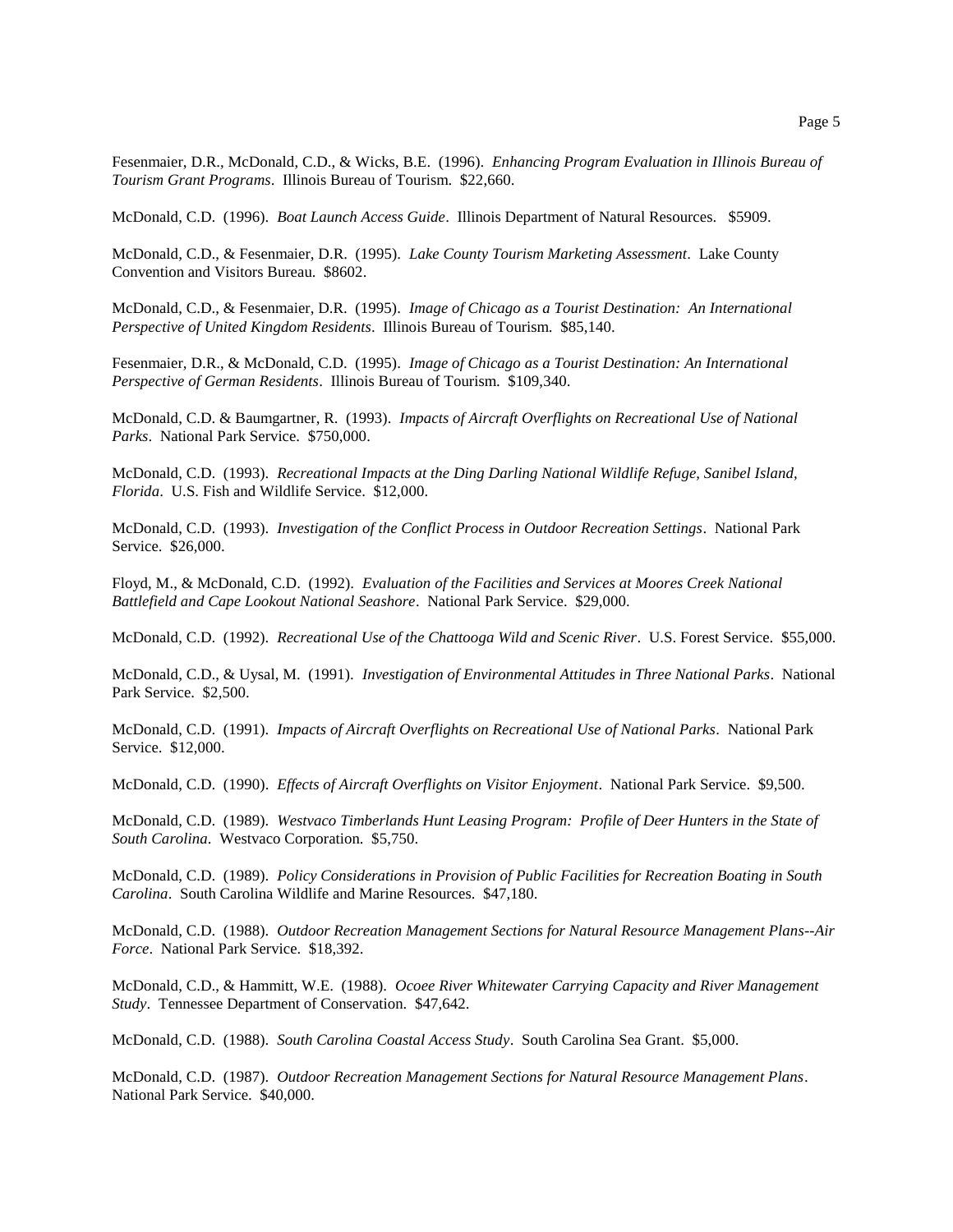McDonald, C.D. (1987). *Assessing the Applicability of Communication Models for Visitor Information*. National Park Service. \$8,000.

McDonald, C.D. (1987). *South Carolina Coastal Access Study*. South Carolina Sea Grant. \$4,500.

Becker, R.H., & McDonald, C.D. (1987). *Visual Impact of a Proposed Hydroelectric Water Impoundment*. Duke Power. \$16,000.

McDonald, C.D. (1987). *Use Estimates of Army Corps of Engineer Reservoirs*. Army Corps of Engineers. \$43,000.

McDonald, C.D. (1986). *Outdoor Recreation Management Sections for Natural Resource Management Plans*. National Park Service. \$60,000.

Hammitt, W.E., & McDonald, C.D. (1985). *Reelfoot Lake Visitor Study*. Tennessee Wildlife Resources Agency. \$10,000.

Hammitt, W.E., & McDonald, C.D. (1983). *Visitor Studies of the Big South Fork National River and Recreation Area*. National Park Service. \$65,000.

McDonald, C.D., & Hammitt, W.E. (1980). *Evaluation of Concession Operations on the Blue Ridge Parkway*. National Park Service. \$7,500.

Hammitt, W.E., & McDonald, C.D. (1979). *Recreational Use of Selected Southern Appalachian Rivers*. National Park Service and U.S. Forest Service. \$20,000.

## Review Panels

Member, External Academic Program Review. (2011). *Department of Recreation Management and Tourism, College of Public Programs, Arizona State University*. Tempe, Arizona.

Reviewer. (2006). *NRPA Accreditation Review—Western Michigan University*. Kalamazoo, Michigan.

Chair, External Academic Program Review. (2003). *Department of Recreation Management and Tourism, College of Public Programs, Arizona State University*. Tempe, Arizona.

Reviewer. (1999). *South Carolina Water Resources Center Competitive Grants Program*. Charleston, South Carolina.

Review Panel. (1998-current). *Illinois Association of Park Districts: Research Proposal Evaluation*. Springfield, Illinois.

Review Panel. (1998-2002). *Potential Social Impacts of Military Overflights in Selected Alaska Military Operations Areas*. USDI, US Geological Survey, National Park Service. Seattle, Washington.

Task Force. (1997-2000). *Land Use Policy Task Force--Natural Resources*. University of Illinois at Urbana-Champaign. Champaign, Illinois.

Review Panel. (1997). *Environmental Council--Human Dimensions of Environmental Systems*. University of Illinois at Urbana-Champaign. Champaign, Illinois.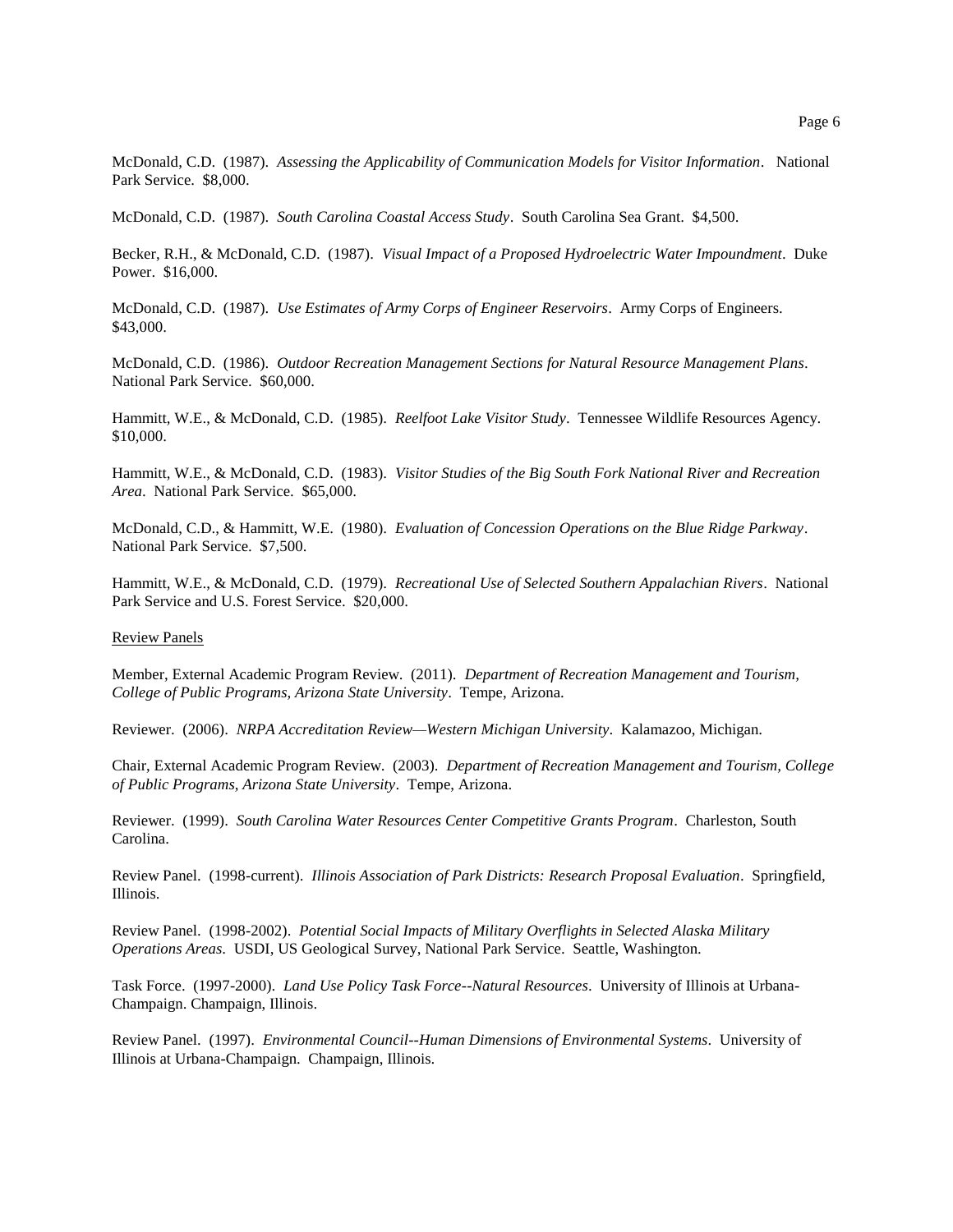Workshop Participant. (1997). *Assessing Crowding and Social Carrying Capacity for the Apostle Islands National Lakeshore*. National Park Service. Bayfield, Wisconsin.

Review Panel. (1996). *USDI National Park Service Plan for Social Science Research*. Washington, D.C. Steering Committee. (1988-1990). *USDI National Park Service, Great Smoky Mountains National Park Human Resources Inventory and Monitoring Program*. Gatlinburg, Tennessee.

Steering Committee. (1987-1993). *USDA Forest Service Southeastern Recreation Research Conference*. Southeastern Forest Experiment Station, Athens, Georgia.

Review Panel. (1987-1993). *USDA Forest Service Short-Course Project Review Team*. Washington, D.C.

Review Panel. (1986). *USDI Forest Service Recreation and Wilderness Assessment Program*. Southeastern Forest Experiment Station, Athens, Georgia.

# Honors, Recognitions, and Outstanding Achievements

Senior Fellow, American Leisure Academy. (2008).

Faculty Award for Outstanding Service to the Graduate Students, Department of Parks, Recreation and Tourism Management, Clemson University. (1991).

Certificate of Appreciation for Contributions as Co-Chairperson of the Benchmark Symposium on Outdoor Recreation Research, Department of Agriculture, United States Forest Service. (1989).

Certificate of Recognition for Outstanding Contributions to Recreational Research in the National Parks, Department of Interior, National Park Service. (1985).

Sigma Xi, The Scientific Research Society. (1981).

Gamma Sigma Delta, The Honor Society of Agriculture. (1981). Xi Sigma Pi, Forestry Honorary. (1978).

## Membership in Professional Societies

Illinois Park and Recreation Association (1996 - present) National Society for Park Resources. (1986 - present). National Recreation and Park Association. (1980 - present). Academy of Leisure Sciences. (1992 - present).

# **IV. PUBLICATIONS**

#### Monographs

Mulvaney, M.A., McKinney, W.R., McDonald, C., & Hall, R. (2007). Annotated bibliography of special districts in the United States. Office of Recreation and Park Resources, University of Illinois at Urbana-Champaign, 24 pp.

McDonald, C.D., & Fesenmaier, D.R. (1996). *Survey Research: Answers to Commonly Asked Questions*. Champaign, Illinois University of Illinois Cooperative Extension Service.

#### Articles in Journals

Dustin, D., McDonald, C., Harper, J., Lamke, G., & Murphy, J. (2014). The right administrative stuff. *Schole*. (in press).

Dustin, D., Murphy, J., McDonald, C., Wright, B., Harper, J., & Lamke, G. (2014). Academic moneyball. *Schole*. (in press).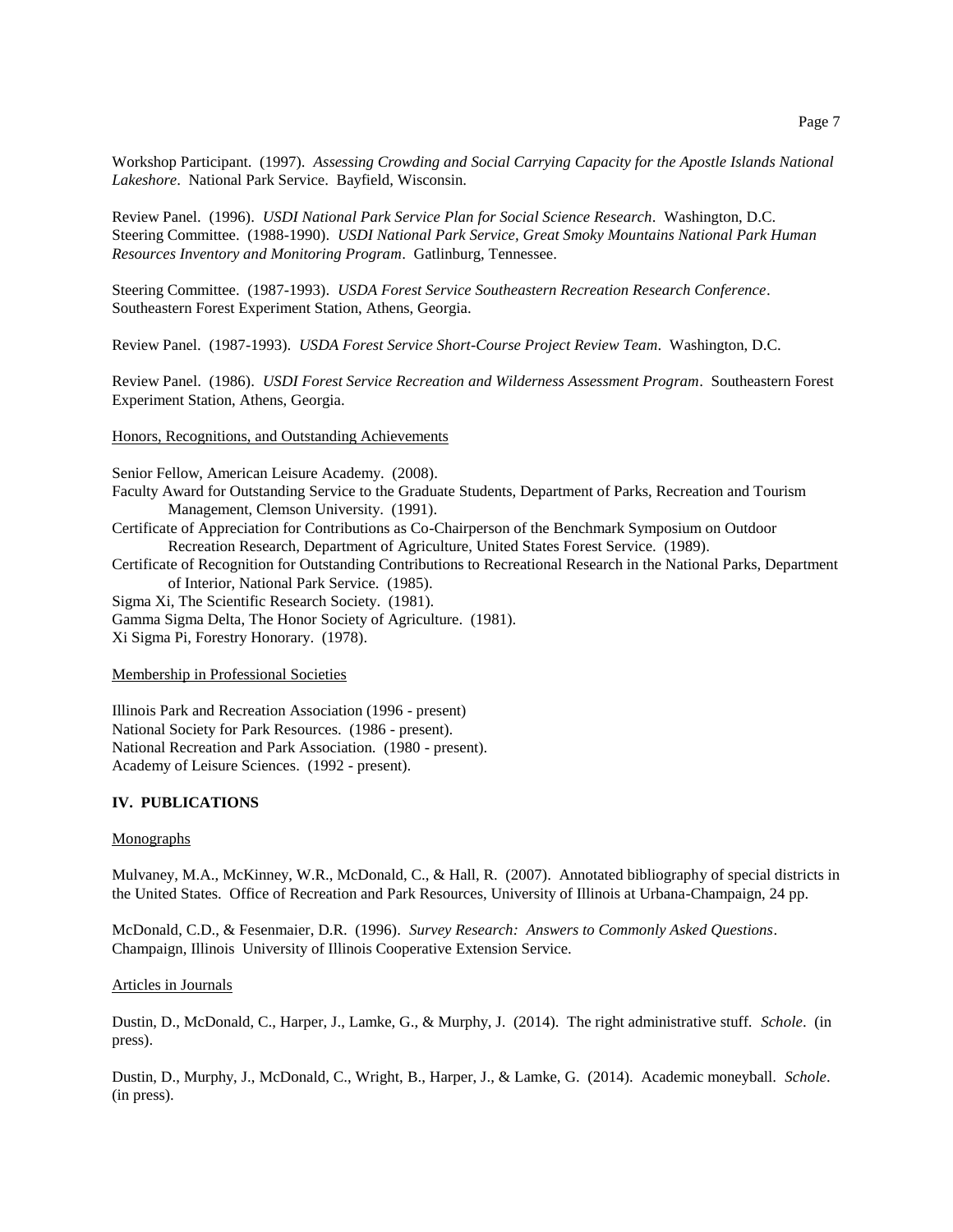Backlund, E., Stewart, W., McDonald, C.D., & Miller, C. (2004). Public evaluation of open space in Illinois: Citizen support for natural area acquisition. *Environmental Management, 34*(5), 634-641.

McDonald, C.D. (1996). Normative perspectives on outdoor recreation behavior: Introductory comments. *Leisure Sciences, 18*, 1-6.

Uysal, M., McDonald, C.D., & Martin, B. (1994). Australian international visitors to U.S. national parks and natural areas. *International Journal of Contemporary Hospitality Management, 6*(3), 18-24.

Uysal, M., Jurowski, C., Noe, F.P., & McDonald, C.D. (1994). Environmental attitude by trip and visitor characteristics: U.S. Virgin Islands National Park. *Tourism Management, 15,* 284-294.

Kuentzel, W., & McDonald, C.D. (1992). Lifestyle and commitment dimensions of river use specialization. *Journal of Leisure Research, 24,* 269-287.

Herrick, T., & McDonald, C.D. (1991). Factors affecting quality in a river recreation experience. *Environmental Management, 16,* 243-247.

Hammitt, W.E., McDonald, C.D., & Noe, F.P. (1990). Wildlife management: Managing the hunt versus the hunting experience. *Environmental Management, 13*, 503-507.

Uysal, M., McDonald, C.D., & Reid, L. (1990). Sources of information used by international visitors for U.S. parks and natural areas. *Journal of Park and Recreation Administration, 8*(1), 51-59.

Hill, B.J., McDonald, C.D., & Uysal, M. (1990). Resort motivations for different family life-cycle stages. *Visions 8*(4), 18-27.

Alberty, S., & McDonald, C.D. (1990). Motivational determinants of international travel. *Journal of Travel Research, 29*(1), 42-44.

Hammitt, W.E., McDonald, C.D., & Patterson, M. (1990). Determinants of multiple satisfactions for deer hunting. *Wildlife Society Bulletin, 18,* 331-337.

Uysal, M., & McDonald, C.D. (1989). Visitor segmentation by trip index. *Journal of Travel Research, 27*(3), 38- 42.

Uysal, M., McDonald, C.D., & O'Leary, J.T. (1988). Length of stay: A macro analysis for cross-country skiing trips. *Journal of Travel Research, 26*(3), 29-31.

Uysal, M., & McDonald, C.D. (1988). Changing American travel patterns. *Journal of Physical Education, Recreation and Dance, 59*(4), 41-42.

McGuire, F.A., Uysal, M., & McDonald, C.D. (1988). Use of information sources by older travelers. *Tourism Management, 9,* 161-164.

McDonald, C.D., Noe, F.P., & Hammitt, W.E. (1987). Exchange theory and recreation fees: A dilemma for recreation resource administrators. *Journal of Park and Recreation Administration, 5*(2), 1-9.

Schoen, E., Uysal, M., & McDonald, C.D. (1987). Attitudes of faculty members toward treatment of disabled students reexamined. *College Student Journal, 21,* 190-193.

Noe, F.P., McDonald, C.D., & Hammitt, W.E. (1986). Exchange satisfaction for fees: Willingness to pay for a park environment. *Environmental Systems, 16*, 111-112.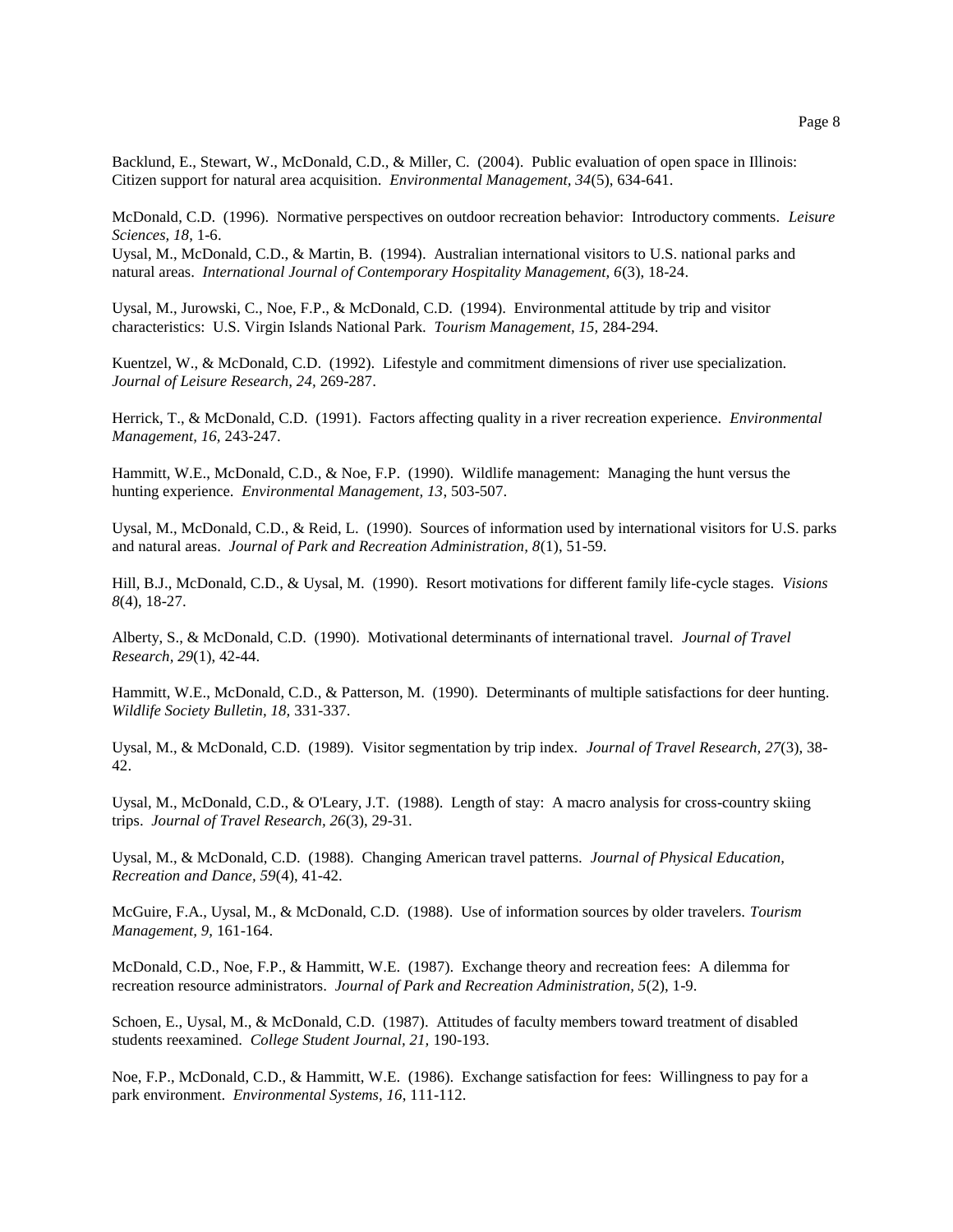Hammitt, W.E., McDonald, C.D., & Noe, F.P. (1984). Use levels and encounters: Important variables of perceived crowding among non-specialized recreationists. *Journal of Leisure Research, 16,* 1-8.

Hammitt, W.E., McDonald, C.D., & Cordell, H.K. (1983). Characteristics and use behavior of innertube floaters on Southern Appalachian streams. *Journal of Soil and Water Conservation, 38,* 113-115.

Hammitt, W.E., & McDonald, C.D. (1983). Past on-site experience and its relationship to managing river recreation resources. *Forest Science, 29,* 262-266.

McDonald, C.D., & Hammitt, W.E. (1983). Managing river environments for the participation motives of stream floaters. *Journal of Environmental Management, 16,* 369-377.

Noe, F.P., McDonald, C.D., & Hammitt, W.E. (1983). Comparison of perceived risk taking in groups and implications drawn from the risky-shift paradigm. *Journal of Perceptual and Motor Skills, 56,* 199-206.

Hammitt, W.E., & McDonald, C.D. (1982). Response bias and the need for extensive mail questionnaire follow-ups among selected recreation samples. *Journal of Leisure Research, 14,* 207-216.

Hammitt, W.E., & McDonald, C.D. (1981). Use patterns and impacts of inner tube floaters on a mountain stream. *Southern Journal of Applied Forestry, 5,* 119-124.

# Bulletins, Reports, or Conference Proceedings

McDonald, C., Shinew, K. and Wallace, M. (2012). *The Influence of Fees and Community Engagement Training on Participation Rates*. Chicago Park District. 46 pp.

McDonald, C., Gower, R. and Shinew, K. (2012). *University of Illinois at Urbana-Champaign, Department of Recreation, Sport and Tourism, Accreditation Self-Study Report for the Council on Accreditation of Parks, Recreation, Tourism and related Professions and the National Recreation and Park Association*. Report on file: National Recreation and Park Association, Ashburn, Virginia. 178 pp.

McDonald, C., Mulvaney, M., Hall, R., & McKinney, W.R. (2007). *Illinois Park Districts: Citizen Perspectives*. Office of Recreation and Park Resources, Department of Recreation, Sport & Tourism, University of Illinois. 55 pp.

Backlund, E., Stewart, W., Schwartz, Z., & McDonald, C. (2006). *Backcountry Day Hikers at Grand Canyon National Park*. Report on file: Park Planning and Policy Laboratory, Department of Recreation, Sport & Tourism, University of Illinois. 65 pp.

McDonald, C.D., Stewart, W., & Backlund, E. (2006). *Grand Canyon National Park Mule Rider and Phantom Ranch Visitor Study*. Report on file: Park Planning and Policy Laboratory, Department of Recreation, Sport & Tourism, University of Illinois. 52 pp.

McDonald, C.D. (2006). *University of Illinois at Urbana-Champaign, Department of Recreation, Sport and Tourism, National Recreation and Park Association and the American Association for Leisure and Recreation, Re-Accreditation Self-Study Report*. Report on file: National Recreation and Park Association, Ashburn, Virginia. (2 Volumes).

Backlund, E., Stewart, W., Schwartz, Z., & McDonald, C.D. (2005). *Day Use Visitation in the Backcountry at Grand Canyon National Park*. Report on file: Park Planning and Policy Laboratory, Department of Recreation, Sport & Tourism, University of Illinois.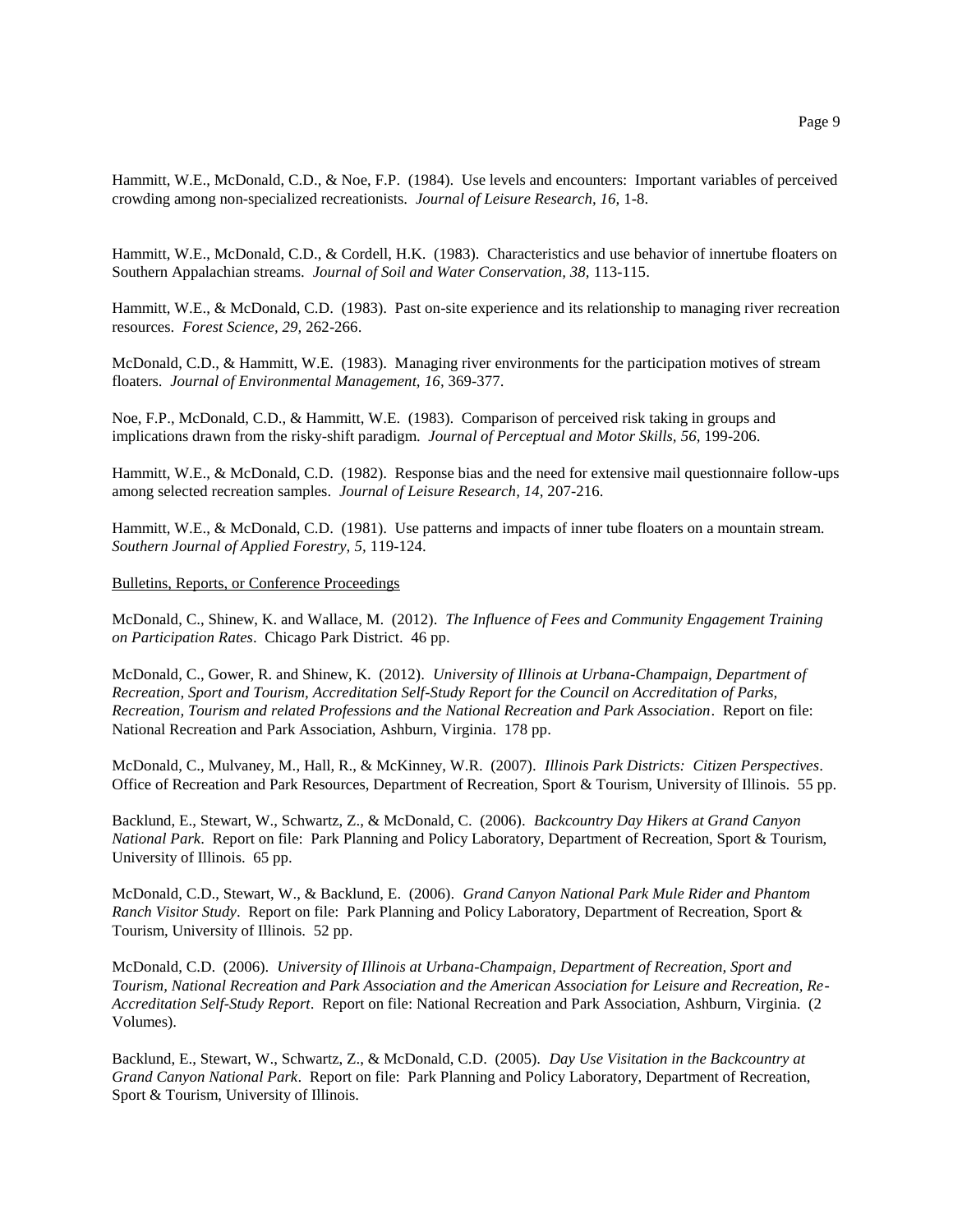McDonald, C. (2004). *Mahomet Comprehensive Parks and Recreation Master Plan*. Village of Mahomet. Report on file: Village of Mahomet. Mahomet, Illinois. 94 pages.

McDonald, C.D., Miller, C., & Stewart, W. (2003). *Public Attitudes Toward Open Space Initiatives in Illinois*. Illinois Department of Natural Resources. Springfield, Illinois. 60 pp.

McDonald, C.D., & Jackson, A. (2003). *Village of Mahomet Parks and Recreation Master Plan*. On file: Village of Mahomet, Mahomet, Illinois. 83 pp.

McDonald, C.D. (2002). *Village of Mahomet Community Recreation Study*. On file: Village of Mahomet, Mahomet, Illinois. 186 pp.

McDonald, C.D. and others. (2000). *Site Planning and Management Strategies for the Salt Fork River Forest Preserve*. Report on file: Champaign County Forest Preserve District, Mahomet, Illinois. 65 pp.

McKinney, W., McDonald, C.D., & Shinew, K. (2000). *Illinois Board of Higher Education: Program Review for the Department of Leisure Studies*. Review on file: Department of Leisure Studies, University of Illinois at Urbana-Champaign, Champaign, Illinois. 12 pp.

McKinney, W.R., & McDonald, C.D. (1999). *Student Outcomes Assessment Plan: A Plan for Assessing and Improving Student Learning*. Department of Leisure Studies, University of Illinois at Urbana-Champaign, Champaign, Illinois. 15 pp.

McDonald, C.D., McKinney, W.R., Shinew, K.J., & Stewart, W.P. (1999). *University of Illinois at Urbana-Champaign, Department of Leisure Studies, National Recreation and Park Association and the American Association for Leisure and Recreation, Re-Accreditation Self-Study Report*. Report on file: National Recreation and Park Association, Ashburn, Virginia. (3 Volumes).

McDonald, C.D., & McKinney, W.R. (1998). *Graduate Program Evaluation Report*. Department of Leisure Studies, University of Illinois at Urbana-Champaign, Champaign, Illinois. 8 pp.

McDonald, C.D., & McKinney, W.R. (1998). *Teaching Workload Model*. Department of Leisure Studies, University of Illinois at Urbana-Champaign, Champaign, Illinois. 9 pp.

McDonald, C.D., & Ying, H. (1998). *Urbana Park District Community Needs Assessment*. Report on file: Urbana Park District, Urbana, Illinois.

McDonald, C.D., & Ying, H. (1996). *Information and Research Needs of Illinois Park, Forest, and Conservation Area*s: *Establishing Research Priorities*. Report on file: Illinois Association of Park Districts, Springfield, Illinois.

McDonald, C.D., & Ely, S. (1996). *A Guide to Illinois Boating and Canoeing Access Development*. Report on file: Illinois Department of Natural Resources, Springfield, Illinois.

McDonald, C.D., & Fesenmaier, D.R. (1996). *Lake County, Illinois: Tourism Market Assessment*. Report on file: Lake County, Illinois Convention and Visitors Bureau, Gurnee, Illinois. 76 pp.

McDonald, C.D., & Fesenmaier, D.R. (1996). *Assessment of Travel and Image of Chicago: A Perspective of United Kingdom Pleasure Travelers*. Report on file: Illinois Bureau of Tourism, Springfield, Illinois. 79 pp.

McDonald, C.D., & Fesenmaier, D.R. (1996). *Assessment of Travel and Image of Chicago: A Perspective of*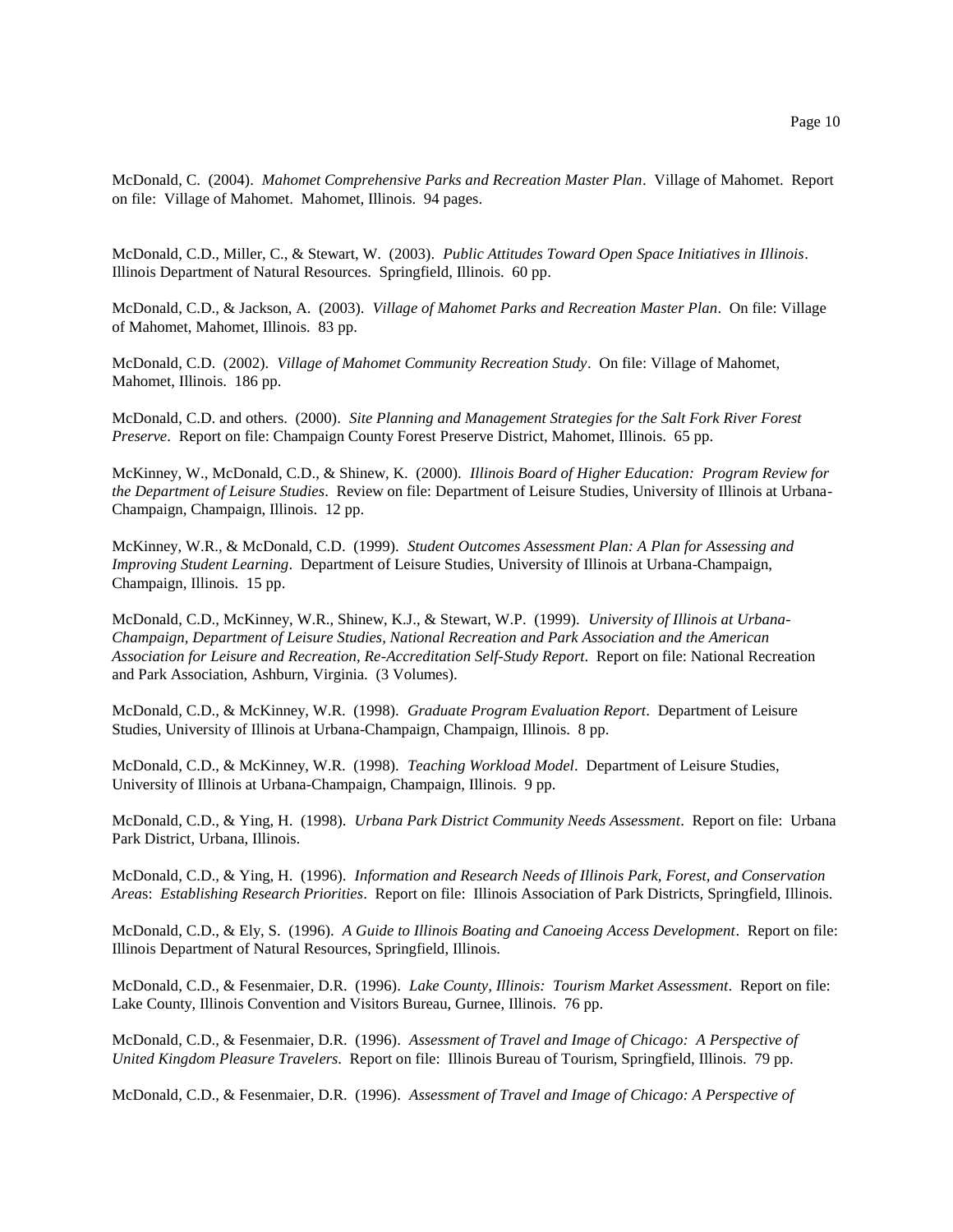*German Pleasure Travelers*. Report on file: Illinois Bureau of Tourism, Springfield, Illinois. 71 pp.

McDonald, C.D., & Kreag, G. (1995). Rural tourism: Relationships and impacts associated with natural resources. In J. Thompson, D. Lime, B. Gartner, & W. Sames (Eds.), *Fourth International Outdoor Recreation and Tourism Trends Symposium*, (pp. 181-184). St. Paul, Minnesota: University of Minnesota Extension Service. Williams, D.R., Riden, C., McDonald, C.D., & Uysal, M. (1995). Community attachment, regional identity, and resident attitudes towards tourism. In *Proceedings of the 26th Annual Conference of the Travel and Tourism Research Association*, (pp. 424-431). June 10-13, Acapulco, Mexico.

Miller, N., & McDonald, C.D. (1994). *The Impacts of Aircraft Flying Over National Park Service Areas: Report to Congress*. Report on file: National Park Service, Washington D.C. 93 pp.

McDonald, C.D., & Miller, N. (1994). *A Nationwide Study of the Impacts of Aircraft Overflights on the Experience of National Park Service Visitors*. Report on file: National Park Service, Washington D.C. 330 pp.

McDonald, C.D., & Miller, N. (1994). *A Survey of Passengers Taking Air Tour Sightseeing Flights over Grand Canyon and Haleakala National Parks*. Report on file: National Park Service, Washington D.C. 224 pp.

McDonald, C.D., & Miller, N. (1993). *A Survey of National Park Service Managers Related to Aircraft Overflying National Parks*. Report on file: National Park Service, Washington D.C. 408 pp.

McDonald, C.D., & Miller, N. (1993). *Effects of Aircraft Overflights on the Experience of Grand Canyon National Park Visitors*. Report on file: National Park Service, Washington D.C. 247 pp.

Miller, N., & McDonald, C.D. (1993). *Dose-Response Relationships for Aircraft Flying Over National Park Service Areas.* Report on file: National Park Service, Washington, D.C. 140 pp.

McDonald, C.D. (1991). *A Survey of South Carolina Registered Boaters: Policy Considerations for the Provision of Public Facilities*. Report on file: South Carolina Department of Wildlife and Marine Resources, Columbia, South Carolina. 78 pp.

McDonald, C.D. (1990). *Westvaco Deer Hunter Study*. Report on file: Westvaco Southern Timberlands, Summerville, South Carolina. 56 pp.

Kuentzel, W., & McDonald, C.D. (1990). A ten year stability analysis of experience expectations on the Ocoee River. In *Proceedings of the 1990 National Outdoor Recreation Trends Symposium*, (pp. 18-229). Indianapolis, Indiana: Indiana University.

Hammitt, W.E., McDonald, C.D., & Patterson, M. (1990). Multiple satisfaction variables during a deer hunt. In *Proceedings of the 1990 Third Symposium on Social Science in Resource Management*, (pp. 37-38). College Station, Texas: Texas A & M University.

Allen, J., & McDonald, C.D. (1989). *Outdoor Recreation Management Plan, Naval Postgraduate School, Monterey, California*. Report on file: National Park Service, Division of Recreation Resource Assistance, Washington, D.C. 52 pp.

McDonald, C.D., & Allen, J. (1989). *Outdoor Recreation Management Plan, Plattsburgh Air Force Base, Plattsburgh, New York*. Report on file: National Park Service, Division of Recreation Resource Assistance, Washington, D.C. 54 pp.

McDonald, C.D., & Allen, J. (1989). *Outdoor Recreation Management Plan, Naval Air Station, Oceana/Fentress, Virginia Beach, Virginia*. Report on file: National Park Service, Division of Recreation Resource Assistance,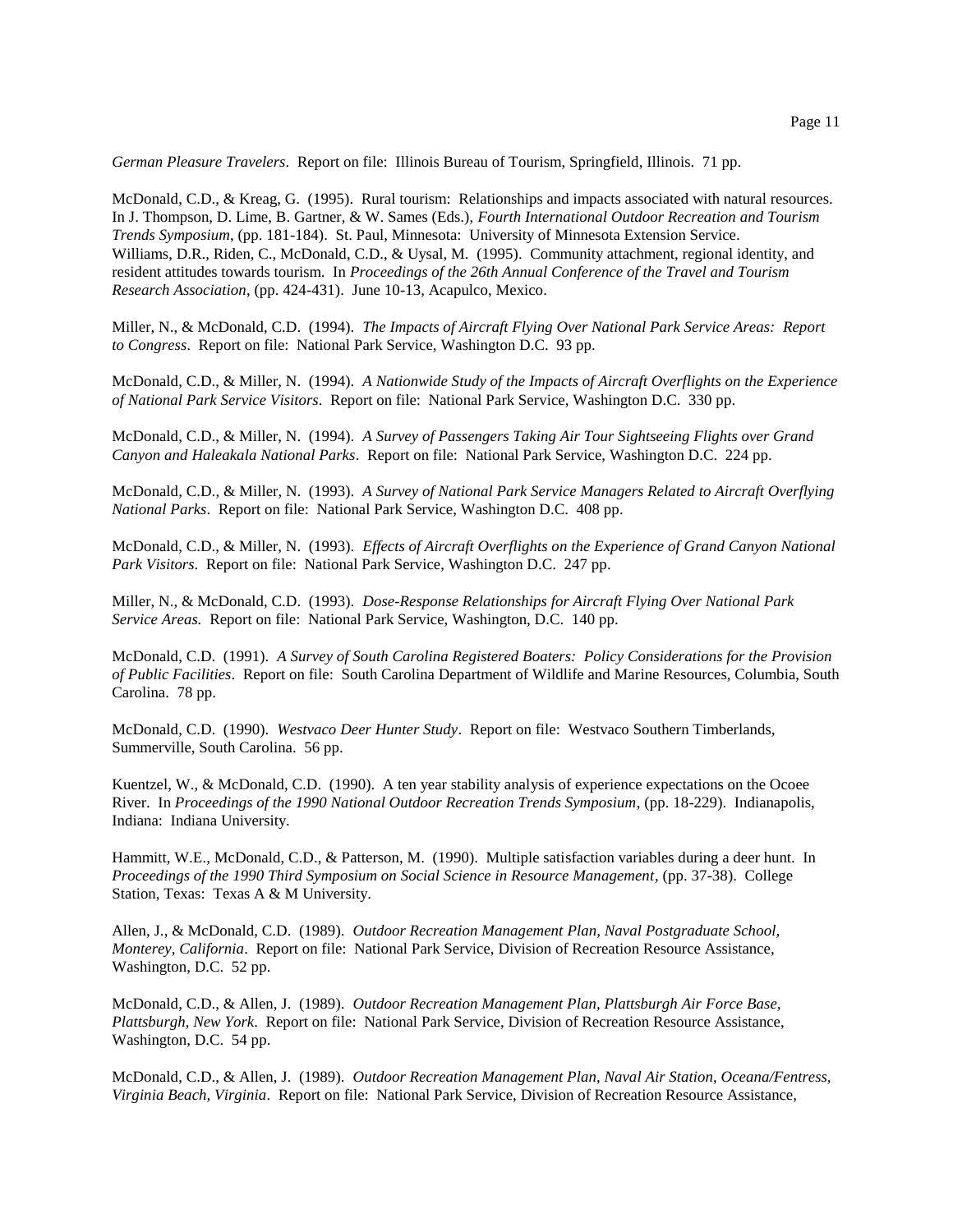Washington, D.C. 58 pp.

McDonald, C.D., & Allen, J. (1989). *Outdoor Recreation Management Plan, Naval Radio Station, Sugar Grove, West Virginia*. Report on file: National Park Service, Division of Recreation Resource Assistance, Washington, D.C. 63 pp.

McDonald, C.D. (1989). *Hartwell Lake Dispersed-Use Estimation Associated with Walk-On Access from Adjacent Households*. Report on file: U.S. Army Corps of Engineers Waterways Experiment Station, Vicksburg, Mississippi. 160 pp.

McDonald, C.D., & Hammitt, W.E. (1989). *Ocoee River User Study*. Report on file: Tennessee Department of Conservation, Nashville, Tennessee. 156 pp.

Cunningham, M.G., McDonald, C.D., & Bateman, N. (1989). Public coastal access points along the South Carolina shore. In *Proceedings of the Sixth Symposium on Coastal and Ocean Management*, (pp. 48-57). July 17-21, Charleston, South Carolina.

Becker, R., & McDonald, C.D. (1989). Wildlife enterprises in the rural south. In G. Yarrow & D. Guynn, Jr. (Eds.), *Proceedings of the First Symposium on Fee Hunting on Private Lands in the South*, (pp.130-133). Clemson, South Carolina: Clemson University Cooperative Extension Service.

Uysal, M., McDonald, C.D., & Reid, L. (1989). Sources of information used by international visitors for parks and natural areas. In *Proceedings of the 20th Annual Conference of the Travel and Tourism Research Association*, (pp. 363-367). June 11-15, Honolulu, Hawaii.

Allen, J., & McDonald, C.D. (1988). *Outdoor Recreation Management Plan, Naval Air Station, Pensacola, Pensacola, Florida*. Report on file: National Park Service, Division of Recreation Resource Assistance, Washington, D.C. 43 pp.

Allen, J., & McDonald, C.D. (1988). *Outdoor Recreation Management Plan, Naval Air Station, Whiting Field, Milton, Florida*. Report on file: National Park Service, Division of Recreation Resource Assistance, Washington, D.C. 36 pp.

McDonald, C.D., & Allen, J. (1988). *Outdoor Recreation Management Plan, Naval Radio Station (T), Jim Creek, Washington*. Report on file: National Park Service, Division of Recreation Resource Assistance, Washington, D.C. 87 pp.

Allen, J., Chubb, R., & McDonald, C.D. (1988). Resource attachment as a dimension to the investigation of recreational conflict. In *Proceedings of the Second Symposium on Social Science and Resource Management*, (pp. 54-55). Champaign, Illinois: University of Illinois.

McDonald, C.D. (1987). *Outdoor Recreation Management Plan, Naval Weapons Station, Charleston, South Carolina*. Report on file: National Park Service, Division of Recreation Resource Assistance, Washington, D.C. 87 pp.

McDonald, C.D. (1987). *Outdoor Recreation Management Plan, Naval Air Station, Lakehurst, New Jersey*. Report on file: National Park Service, Division of Recreation Resource Assistance, Washington, D.C. 46 pp.

McDonald, C.D. (1987). *Outdoor Recreation Management Plan, Naval Air Test Center-Naval Air Station, Patuxent River, Maryland*. Report on file: National Park Service, Division of Recreation Resource Assistance, Washington, D.C. 92 pp.

Allen, J., Mihalik, B., & McDonald, C.D. (1987). *Outdoor Recreation Management Plan, Navy Recreation Center,*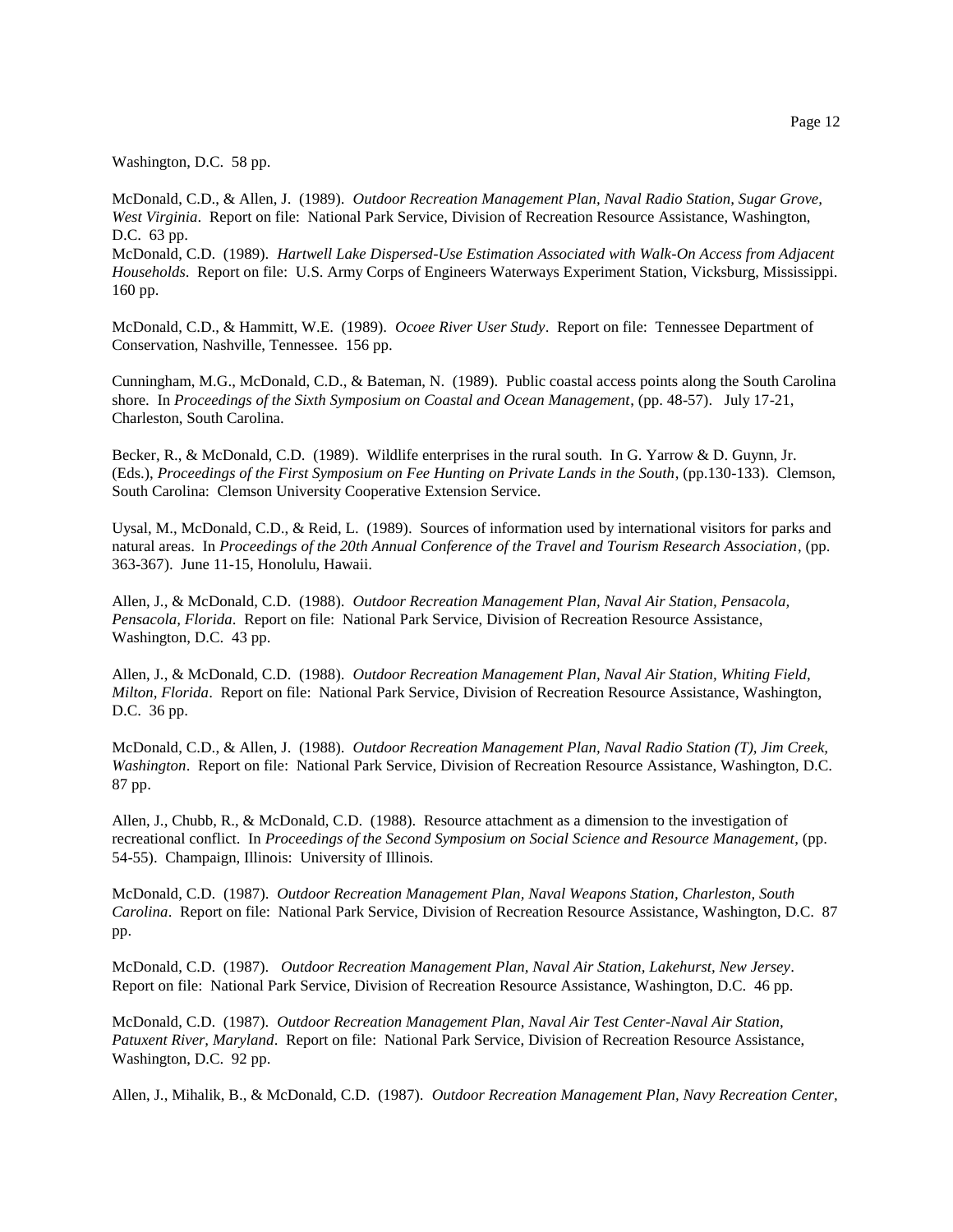*Solomons Annex, Solomons, Maryland*. Report on file: National Park Service, Division of Recreation Resource Assistance, Washington, D.C. 74 pp.

McDonald, C.D. (1986). Visitor expectations as a determinant of visitor satisfaction with a deer hunting experience. In *Proceedings of the Conference on Science in the National Parks*, (pp. 67-72). Washington D.C.: USDI National Park Service.

McDonald, C.D., & Hammitt, W.E. (1986). Identification of visitor subgroup differences to facilitate management decisions. In D.Kulhavy & R. Conner (Eds.), *Wilderness and Natural Areas in the Eastern United States: A Management Challenge*, (pp. 247-252). Nacogdoches, Texas: Stephen F. Austin State University.

Hammitt, W.E., McDonald, C.D., & Hughes, J.L. (1986). Experience level and participation motives of winter wilderness users. In R. Lucas (Ed.), *Proceedings: National Wilderness Research Conference*, (USDA Forest Service General Technical Report INT-212, pp. 269-277). Ogden, UT: USDA Forest Service Intermountain Research Station.

McDonald, C.D., & Hammitt, W.E. (1985). *A Whitewater Visitor Survey of the Big South Fork National River and Recreation Area*. Report on file: National Park Service, Southeast Regional Office, Atlanta, Georgia. 185 pp.

McDonald, C.D., & Hammitt, W.E. (1985). *A Whitewater Visitor Survey of the Obed Wild and Scenic River*. Report on file: National Park Service, Southeast Regional Office, Atlanta, Georgia. 165 pp.

McDonald, C.D., & Hammitt, W.E. (1985). *Deer Hunter Visitor Study*. Report on file: National Park Service, Southeast Regional Office, Atlanta, Georgia. 151 pp.

McDonald, C.D., & Hammitt, W.E. (1985). *Big South Fork Trail Use Study*. Report on file: National Park Service, Southeast Regional Office, Atlanta, Georgia. 71 pp.

McDonald, C.D., Hammitt, W.E., & Dottavio, F.D. (1985). An individual's willingness to pay for a river visit. In (Eds.), *Proceedings of the 1984 National River Recreation Symposium*, (pp. 605-618). Baton Rouge, Louisiana: Louisiana State University.

Hammitt, W.E., & McDonald, C.D. (1985). Research for the needs of river managers: Coordinating user preferences and manager needs. In (Eds.), *Proceedings of the 1984 National River Recreation Symposium*, (pp. 188-198). Baton Rouge, Louisiana: Louisiana State University.

McDonald, C.D., & Hammitt, W.E. (1982). Safety and risk behavior of innertube floaters on Southern Appalachian streams. In K. Cordell (Ed.), *Proceedings of the 1980 Southeastern Recreation Research Conference,* (Vol. 3, pp. 27-41). Asheville, NC: USDA Forest Service Southeast Forest Experiment Station.

Hammitt, W.E., & McDonald, C.D. (1982). Social group participation and its importance as a variable in examining management control preferences of stream floaters. In K. Cordell (Ed.), *Proceedings of the 1981 Southeastern Recreation Research Conference*, (Vol. 3, pp. 227-236). Asheville, North Carolina: USDA Forest Service Southeast Forest Experiment Station.

Hammitt, W.E., McDonald, C.D., & Cordell, H.K. (1982). Perceived need for visitor management controls and corresponding support for various river use management strategies. In D. Lime (Ed.), *Forest and River Recreation: Research Update,* (Misc. Pub. 18, The Agriculture Experiment Station, University of Minnesota, pp. 45-48). St. Paul, Minnesota: University of Minnesota.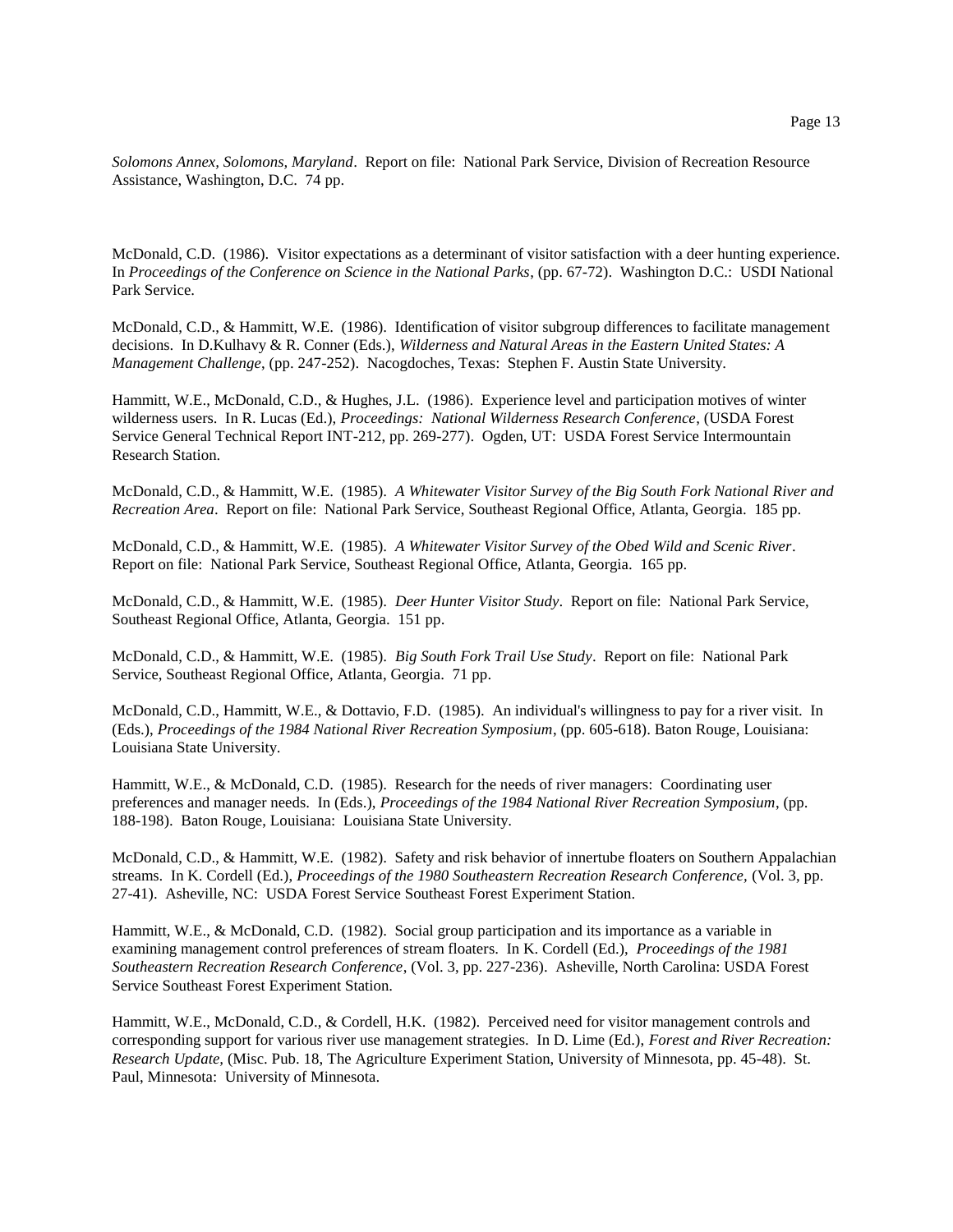McDonald, C.D., Wollmuth, D., & Callecod, R. (1982). *Cross Country Skier's Willingness to Pay for Skiing Opportunities in Hennepin Country Park Reserve District Parks*. Report on file: Hennepin County Park Reserve District, Minneapolis, Minnesota. 37 pp.

McDonald, C.D., & Hammitt, W.E. (1981). *Use Patterns, Preferences, and Social Impacts of Floaters on River Resources in the Southern Appalachian Region*. Report on file: National Park Service, Southeast Regional Office, Atlanta, Georgia. 241 pp.

McDonald, C.D., & Hammitt, W.E. (1981). Use expectations as a determinant of perceived crowding. In J. Peine (Ed.), *Proceedings: Social Science Research in National Parks and Wildland Areas,* (pp. 19-24). Gatlinburg, Tennessee: Great Smoky Mountains National Park.

McDonald, C.D., & Hammitt, W.E. (1980). Social carrying capacity considerations of floaters on three Southern Appalachian streams. In K. Chilman & J. Burde (Eds.), *Proceedings: Social Science Research in National Parks and Wildland Areas,* (pp. 56-61). Gatlinburg, Tennessee: Great Smoky Mountains National Park.

McDonald, C.D., & Hammitt, W.E. (1980). Visitor perceptions of Blue Ridge Parkway concession operations. In K. Chilman (Ed.), *Proceedings: Social Science Research in National Parks and Wildland Areas,* (pp. 28-33). Gatlinburg, Tennessee: Great Smoky Mountains National Park.

O'Leary, J.T., & McDonald, C.D. (1979). Longitudinal changes in the camping supply: The Indiana case. In K. Chilman & D. McEwen (Eds.), *Proceedings: Campgrounds and Camping 1980*, (pp. 116-121). Carbondale, Illinois: Southern Illinois University.

## Published Abstracts

Backlund, E., Stewart, W., McDonald, C.D., & Miller, C. (2003). Illinois citizens want more natural areas. In: *EC Expo: Celebrating the Exploration of the Environment*. The Environmental Council. University of Illinois, Champaign, Illinois.

Ying, H. & McDonald, C.D. (2000). Emotion and evaluation: an exploratory study on the roles of emotion in evaluating the quality of nature-based outdoor recreation experiences. In: *Environmental Horizons 2000, Conference Proceedings*. The Environmental Council. University of Illinois, Champaign, Illinois.

Ying, H. & McDonald, C.D. (2000). The reconceptualization of leisure experiences: the role of emotions. In: *Eighth International Symposium on Society and Resource Management*. Western Washington University, Bellingham, Washington.

Hwang, Y., Ying, H., & McDonald, C.D. (2002). Local resident's attitudes on tourism development: a case study of Changbaishan nature Preserve, Peoples Republic of China. In: *Eighth International Symposium on Society and Resource Management*. Western Washington University, Bellingham, Washington.

Ying, H., & McDonald, C.D. (1998). The conceptualization of norms: an investigation of a social regularity model. *The Seventh International Symposium on Society and Resource Management: Culture, Environment, and Society*. Columbia, Missouri.

McDonald, C.D., Bartlett, K.R., & Williams, D.R. (1995). Recreation satisfaction: From expectancy to attribution. In *Abstracts of the 1995 Leisure Research Symposium.* San Antonio, TX.

Williams, D.R., Anderson, B.S., McDonald, C.D., & Patterson, M. (1995). Measuring place attachment: More preliminary results. In *Abstracts of the 1995 Leisure Research Symposium*. San Antonio, TX.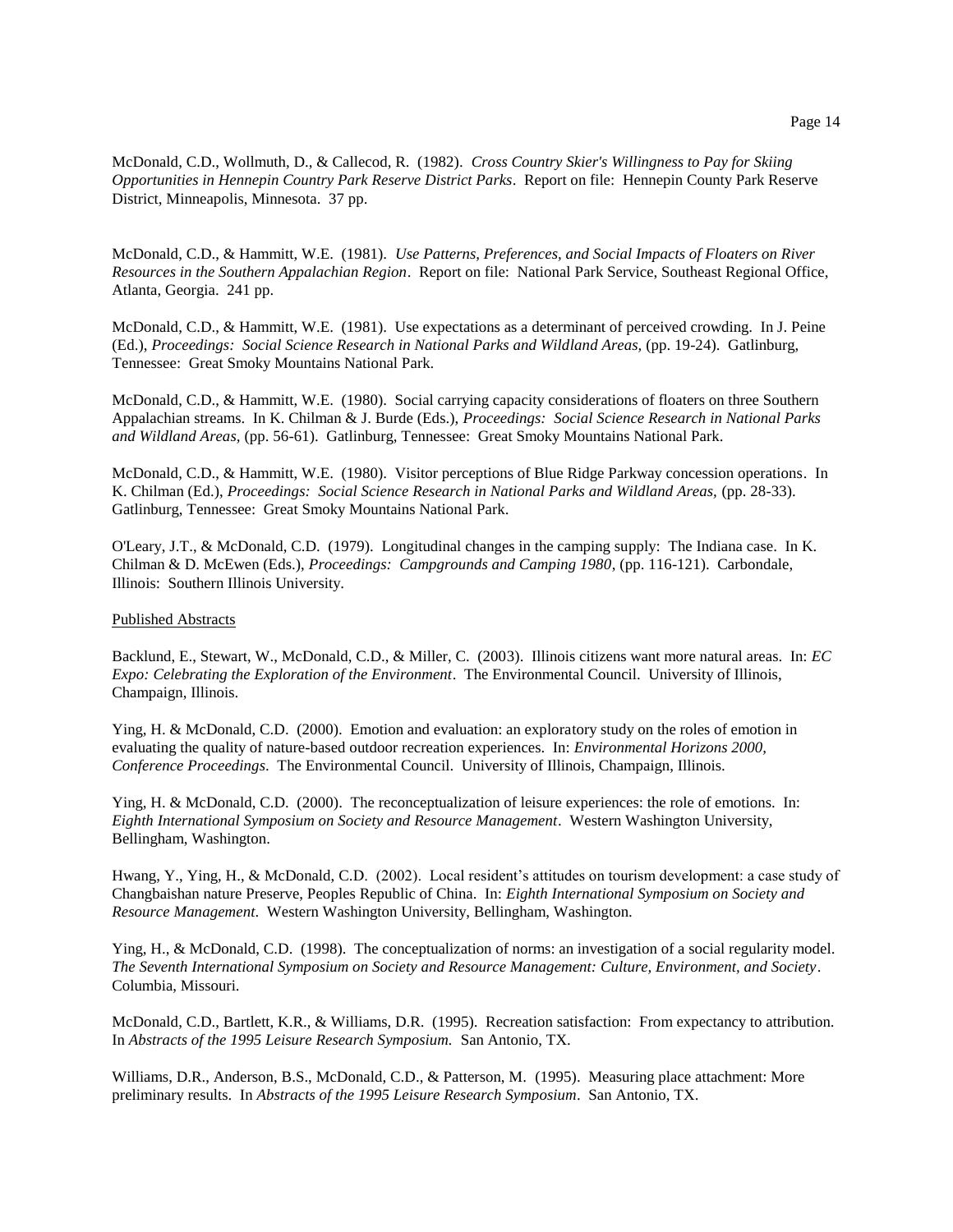Joulie, R., & McDonald, C.D. (1993). Factors influencing preferences for pleasure travel in Canada: A French perspective. In *Proceedings of the 24th Annual Conference of the Travel and Tourism Research Association*, Whistler, British Columbia, June.

Uysal, M., Martin, B., & McDonald, C.D. (1992). Environmental attitude by trip and visitor characteristics: U.S. Virgin Islands National Park. In *Abstracts of the 1992 Leisure Research Symposium*. Cincinnati, Ohio.

Hammitt, W.E., McDonald, C.D., & Patterson, M. (1990). Multiple satisfaction variables during a deer hunt. *The Third Symposium on Social Science in Resource Management.* College Station, Texas.

Reid, L., Uysal, M., & McDonald., C.D. (1989). Sources of information used by international visitors for parks and natural areas. In *Proceedings of the 20th Annual Conference of the Travel and Tourism Research Association.*  Honolulu, Hawaii.

Martin, B., Uysal, M., & McDonald, C.D. (1989). Quality of life enhancement through tourism development. In *Proceedings of the Third Conference on Quality of Life and Marketing*. Blacksburg, Virginia.

Kuentzel, W., & McDonald, C.D. (1988). Past experience as a factor affecting preferences for management actions. In *Abstracts of the Fourteenth Annual Scientific Research Meeting.* National Park Service, Southeast Region, Great Smoky Mountains National Park, Gatlinburg, Tennessee.

Uysal, M., & McDonald, C.D. (1988). Visitor segmentation by trip index for South Carolina. In *Abstracts of the 1988 Leisure Research Symposium*. Indianapolis, Indiana.

Alberty, S., & McDonald, C.D. (1988). Motivational determinants of international travel. In *Abstracts of the 1988 Leisure Research Symposium*. Indianapolis, Indiana.

Allen, J., Chubb, R., & McDonald, C.D. (1988). Resource attachment as a dimension to the investigation of recreational conflict. *The Second Symposium on Social Science in Resource Management*. Champaign, Illinois.

McDonald, C.D., & Hammitt, W.E. (1987). Motivation fulfillment: A determinant of visitor satisfaction. In *Abstracts of the 1987 Leisure Research Symposium.* New Orleans, Louisiana.

Noe, F.P., McDonald, C.D., & Hammitt, W.E. (1986). Exchange satisfaction for fees: A dilemma for the play-pay model. In *Abstracts of the Conference on Science in the National Parks*. Ft. Collins, Colorado.

McDonald, C.D. (1986). Visitor expectations as a determinant of visitor satisfaction with a deer hunting experience. In *Abstracts of the Conference on Science in the National Parks*. Ft. Collins, Colorado.

McDonald, C.D., & Knopp, T.B. (1984). Consideration as an added dimension to the investigation of recreational conflict. In *Abstracts of the 1984 Leisure Research Symposium*. Orlando, Florida.

Hammitt, W.E., & McDonald, C.D. (1982). Past on-site experience and its relationship to managing river recreation resources. In *Abstracts of the 1982 Leisure Research Symposium*. Louisville, Kentucky.

Hammitt, W.E., McDonald, C.D., & Cordell, H.K. (1981). Influence of problem perception on floater attitudes toward managing use levels, conflicts, and environmental impacts. In *Abstracts of the 1981 Leisure Research Symposium*. Minneapolis, Minnesota.

Hammitt, W.E., Noe, F.P., & McDonald, C.D. (1981). Group patterns, sociability, and risk-taking behavior among stream floaters. In *Abstracts of the 1981 American Sociological Association*. Toronto, Canada.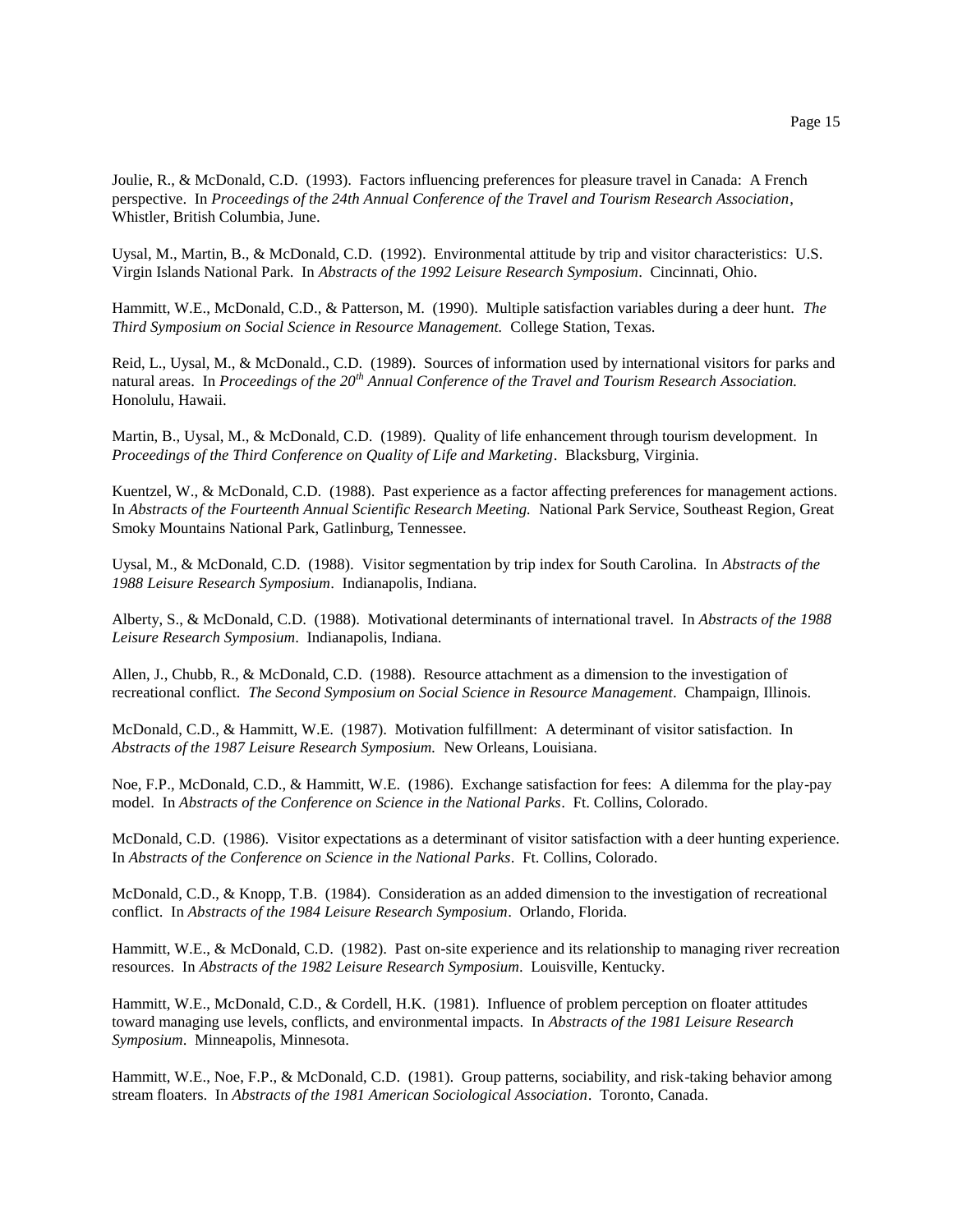Hammitt, W.E., & McDonald, C.D. (1980). Safety-risk behavior and density-crowding relationships of inner tube floaters in two National Parks. In *Abstracts of the Sixth Annual Scientific Research Meeting*, National Park Service, Southeast Region, Great Smoky Mountains National Park. Gatlinburg, Tennessee.

McDonald, C.D., & Hammitt, W.E. (1980). Participation motives of inner tube floaters in the Great Smoky Mountains National Park. In *Abstracts of the Sixth Annual Scientific Research Meeting*. National Park Service, Southeast Region, Great Smoky Mountains National Park, Gatlinburg, Tennessee.

O'Leary, J.T., Blake, B., & McDonald, C.D. (1979). Citizens Attitudes in Rural Counties Toward National Forest Land Acquisition. In *Abstracts of the Rural Sociological Society Meeting*. Burlington, Vermont.

#### Research Presentations

McDonald, C. (2007). The contribution of research to community recreation planning efforts. Illinois Association of Conservation and Forest Preserve Districts. Springfield, Illinois.

Backlund, E., Schwartz, Z., Stewart, W., & McDonald, C. (2007). Technology to estimate visitor volume on Grand CanyonTrails: The need to monitor visitor use, Travel and Tourism Research Association—Europe. Abstract accepted for presentation.

McDonald, C., Mulvaney, M., Hall, R., & McKinney, W.R. (January 2007). The importance of research: A statewide study of park districts. Illinois Association of Park Districts and Illinois Park and Recreation Association Annual Conference, Chicago, IL.

McDonald, C. (September 2006). Results of a statewide study of park districts. Illinois Association of Park Districts Research Advisory Council. Springfield, Illinois.

Stewart, W., Backlund, E., & McDonald, C. (2005). Safety and preparedness of day hikers at Grand Canyon. Colorado Plateau Biennial Conference. Grand Canyon National Park, Colorado.

Backlund, E., Stewart, W., McDonald, C.D., & Miller, C. (2003). Illinois citizens want more natural areas. In: *EC Expo: Celebrating the Exploration of the Environment*. The Environmental Council. University of Illinois, Champaign, Illinois.

Ying, H. & McDonald, C.D. (2000). Emotion and evaluation: an exploratory study on the role of emotions in evaluating the quality of nature-based outdoor recreation experiences. *Environmental Horizons*. The Environmental Council. University f Illinois. Champaign, Illinois.

Ying, H. & McDonald, C.D. (2000). The reconceptualization of leisure experiences: the role of emotions. *The Eighth International Symposium on Society and Resource Management*. Western Washington University. Bellingham, Washington.

Hwang, Y., Ying, H. & McDonald, C.D. (2000). Local resident's attitudes on tourism development: a case study of Changbaishan Nature Preserve, Peoples Republic of China. *Eighth International Symposium on Society and Resource Management*. Western Washington University. Bellingham, Washington.

McDonald, C.D. & Ying, H. (1999). What makes you feel crowded? An Integrated Model for Predicting Perceived Crowding. *Environmental Horizons*. The Environmental Council. University of Illinois. Champaign, Illinois.

Ying, H., & McDonald, C.D. (1998). The Conceptualization of Norms: An Investigation of a Social Regularity Model. *The Seventh International Symposium on Society and Resource Management: Culture, Environment, and*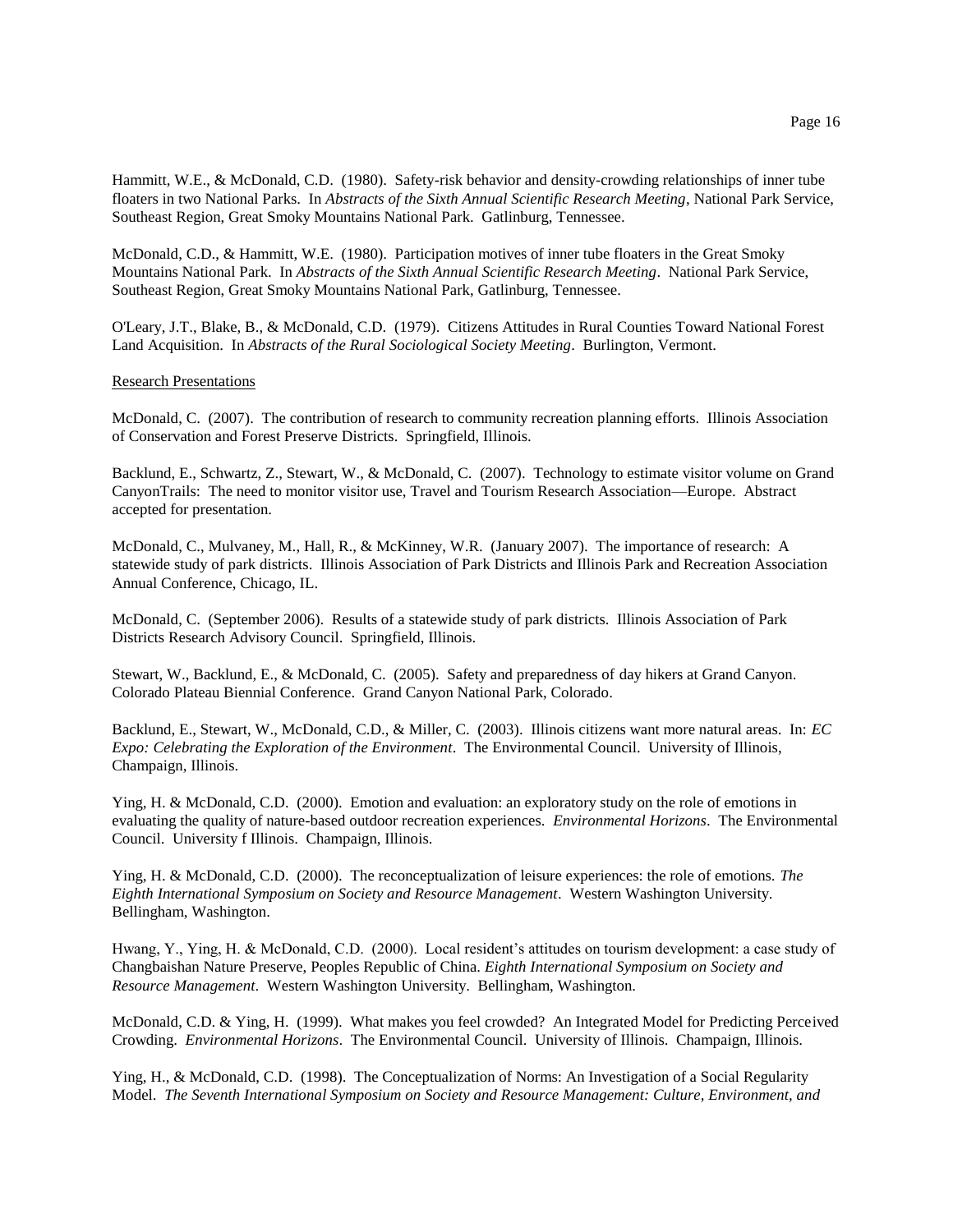*Society*. University of Missouri. Columbia, Missouri.

McDonald, C.D. (1996). Survey Research: Answers to Seven Commonly Asked Questions. *1996 Illinois Governor=s Conference.* Chicago, Illinois.

Williams, D.R., Anderson, B.S., McDonald, C.D., & Patterson, M. (1995), Measuring Place Attachment: More Preliminary Results. *1995 National Recreation and Park Association Conference*. San Antonio, Texas.

McDonald, C.D., Bartlett, K.R., & Williams, D.R. (1995). Recreation Satisfaction: From Expectancy to Attribution Theory. *1995 National Recreation and Park Association Conference*. San Antonio, Texas.

McDonald, C.D. (1995). Trends in Rural Tourism: Relationships and Impacts Associated with Natural Resources. *Fourth International Outdoor Recreation and Tourism Trends Conference.* St. Paul, Minnesota.

Joulie, R., & McDonald, C.D. (1993). Factors Affecting Preferences for Pleasure Travel in Canada: A French Perspective. *24th Travel and Tourism Research Association Conference.* Whistler, British Columbia, Canada.

Uysal, M., Martin, B., & McDonald, C.D. (1992). Environmental Attitudes by Trip and Visitor Characteristics. *1992 National Recreation and Park Association Conference.* Cincinnati, Ohio.

McDonald, C.D. (1992). Funding for Outdoor Recreation Research: Understanding Your Competitors. *1992 National Recreation and Park Association Conference.* Cincinnati, Ohio.

McDonald, C.D. (1991). Value of Recreation Opportunities for Army Corps of Engineers Reservoirs. Army Corps of Engineers. Los Angeles, California.

McDonald, C.D., Baumgartner, R, & Miller, N. (1991). Refinement of the National Park Service Program Plan for Comprehensive Aircraft Management Studies. National Park Service, Harper=s Ferry, West Virginia. Herrick, T., & McDonald, C.D. (1990). Factors Affecting Quality in a River Recreation Experience. *Southeast Recreation Research Symposium.* Asheville, North Carolina.

Kunetzel, W., & McDonald, C.D. (1990). A Ten Year Stability Analysis of Experience Expectations on the Ocoee River. *1990 Outdoor Recreation Trends Symposium III.* Indianapolis, Indiana.

Hammitt, W.E., McDonald, C.D., & Paterson, M. (1990). Multiple Satisfaction Variables During a Deer Hunt. *The Third Symposium on Social Science in Resource Management.* College Station, Texas.

Kuentzel, W., & McDonald, C.D. (1989). Lifestyle and Commitment Dimensions of River Use Specialization. *Southeast Recreation Research Symposium.* Asheville, North Carolina.

Reid, L., Uysal, M., & McDonald, C.D. (1989). Sources of Information Used by International Visitors for Parks and Natural Areas. *20th Travel and Tourism Research Association Conference.* Honolulu, Hawaii.

Cunningham, M.G., McDonald, C.D., & Bateman, N. (1989). Public Beach Access Points Along the South Carolina Shore. *Sixth Symposium on Coastal and Ocean Management.* Charleston, South Carolina.

Becker, R., & McDonald, C.D. (1989). Wildlife Enterprises in the Rural South. *First Symposium on Fee Hunting on Private Lands in the South*. Clemson, South Carolina.

Martin, B., Uysal, M., & McDonald, C.D. (1989). Quality of Life Enhancement Through Tourism Development. *Third Conference on Quality of Life and Marketing.* Blacksburg, Virginia.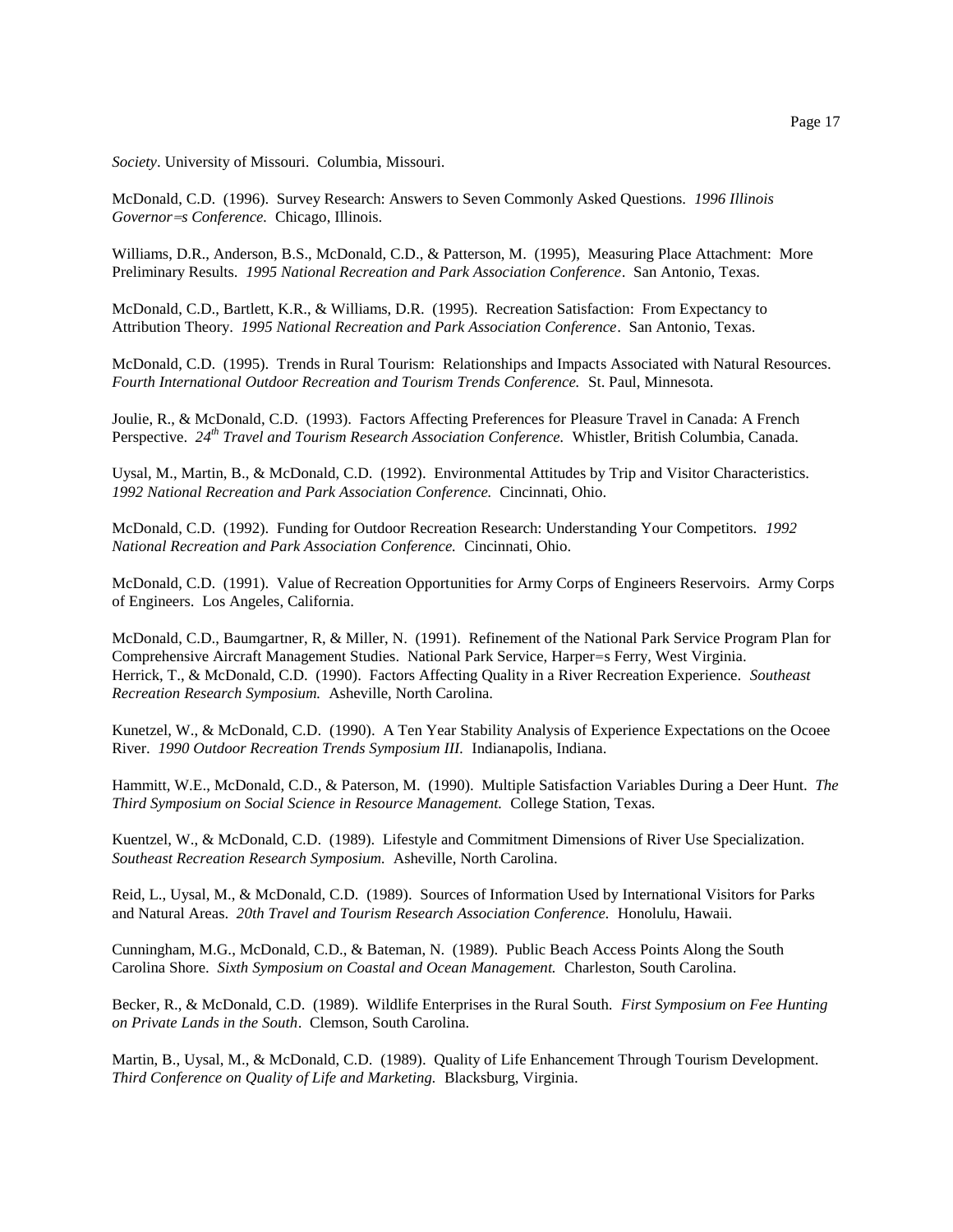Kuentzel, W., & McDonald, C.D. (1988). Past Experience as a Factor Affecting Preferences for Management Actions. *Fourteenth Annual Scientific Research Meeting.* Great Smoky Mountains National Park, Gatlinburg, Tennessee.

McDonald, C.D. (1988). Inventory and Monitoring of Human Resources at Great Smoky Mountains National Park- -Visitor Conflict. *The Second Symposium on Social Science in Resource Management*. Urbana-Champaign, Illinois.

Allen, J., Chubb, R., & McDonald, C.D. (1988). Resource Attachment as a Dimension to the Investigation of Recreational Conflict. *The Second Symposium on Social Science in Resource Management*. Urbana-Champaign, Illinois.

Uysal, M., & McDonald, C.D. (1988). Visitor Segmentation by Trip Index for South Carolina. *1988 National Recreation and Park Association Conference*. Indianapolis, Indiana.

Alberty, S., & McDonald, C.D. (1988). Motivational Determinants of International Travel. *1988 National Recreation and Park Association Conference*. Indianapolis, Indiana.

McDonald, C.D., & Becker, R. (1987). Use of Information for Managing Parkway Resources. *Conference on Parkways, Parkways: Past, Present, and Future.* Roanoke, Virginia.

McDonald, C.D. (1987). The Use of Large Data Sets in Recreation Research. *1987 National Recreation and Park Association Conference.* New Orleans, Louisiana.

McDonald, C.D. (1987). Motivation Fulfillment: A Determinant of Visitor Satisfaction. *1987 National Recreation and Park Association Conference.* New Orleans, Louisiana.

Hill, B., McDonald, C.D., & Uysal, M. (1987). Resort Motivations for Different Family Life Cycle Stages. *1987 Resort and Commercial Recreation Association*. Chicago, Illinois.

Noe, F.P., McDonald, C.D., & Hammitt, W.E. (1986). Exchange Satisfaction For Fees: A Dilemma for the Play-Pay Model. *Conference on Science in the National Parks.* Fort Collins, Colorado.

McDonald, C.D. (1986). Visitor Expectations as a Determinant of Visitor Satisfaction With a Deer Hunting Experience. *Conference on Science in the National Parks.* Fort Collins, Colorado.

McDonald, C.D., & Hammitt, W.E. (1985). Identification of Visitor Subgroup Differences to Facilitate Management Decisions. *Conference on Wilderness and Natural Areas in the Eastern United States: A Management Challenge*. Nacogdoches, Texas.

Hammitt, W.E., McDonald, C.D., & Hughes, J.L. (1985). Experience Level and Participation Motives of Winter Wilderness Users. *National Wilderness Research Conference.* Fort Collins, Colorado.

McDonald, C.D., & Knopp, T.B. (1984). Consideration as an Added Dimension to the Investigation of Recreational Conflict. *1984 National Recreation and Parks Association Conference.* Orlando, Florida

McDonald, C.D., Hammitt, W.E., & Dottavio, F.D. (1984). An Individual=s Willingness to Pay for a River Visit. *1984 National River recreation Symposium*. Baton Rogue, Louisiana.

Hammitt, W.E., & McDonald, C.D. (1984). Research for the Needs of River Managers: Coordinating User Preferences and Manager Needs. *1984 National River Recreation Symposium*. Baton Rouge, Louisiana.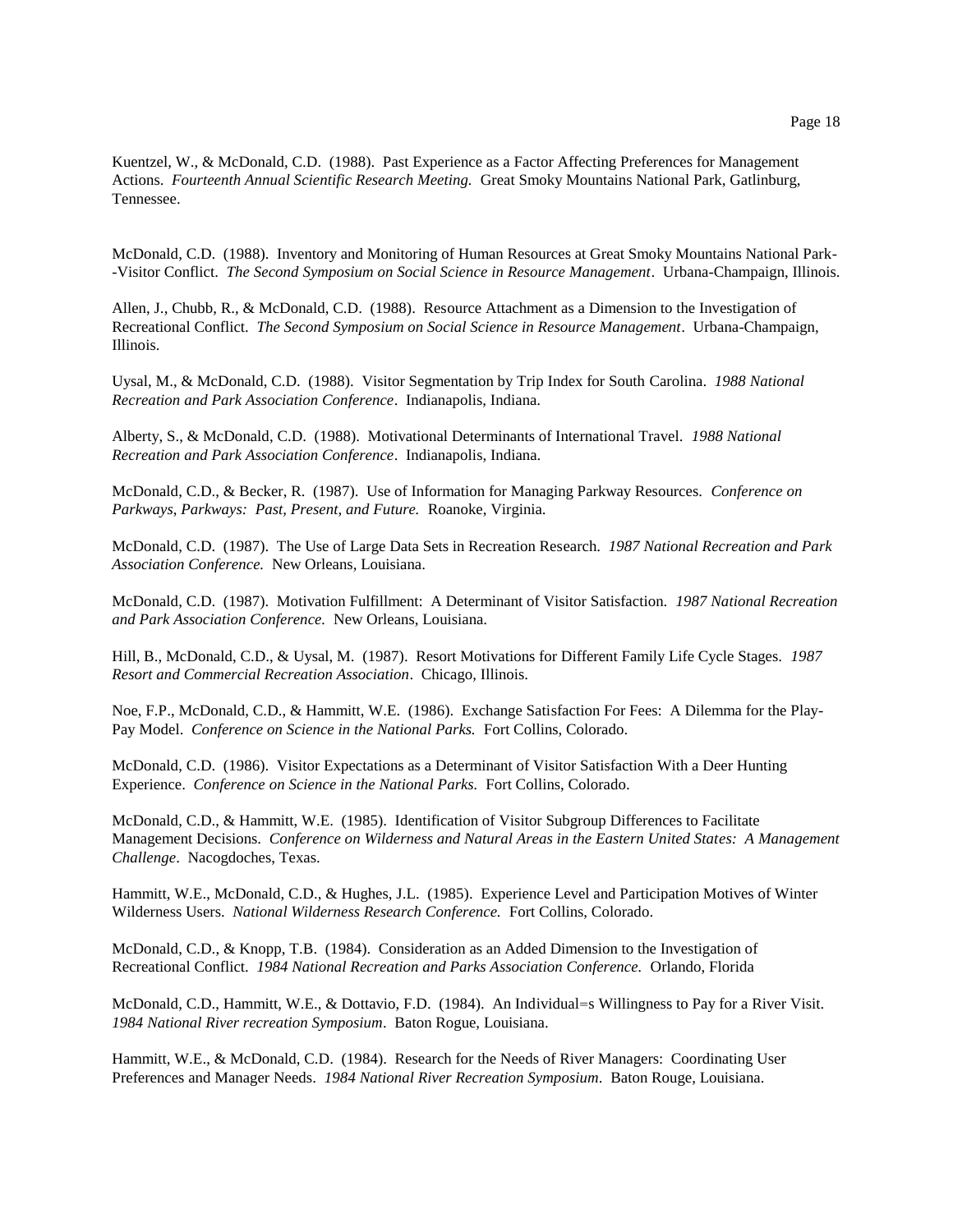Hammitt, W.E., & McDonald, C.D. (1982). Past On-Site Experience and Its Relationship to Managing River Recreation Resources. *1982 National Recreation and Parks Association Conference*. Louisville, Kentucky.

Hammitt, W.E., & McDonald, C.D. (1981). Social Group Participation and Its Importance as a Variable in Examining Management Control Preferences of Stream Floaters. *Southeastern Recreation Research Symposium*. Asheville, North Carolina.

McDonald, C.D., & Hammitt, W.E. (1981). Use Expectations as a Determinant of Perceived Crowding. *Conference on Social Science Research in National Parks and Wildland Areas*. Great Smoky Mountains National Park, Gatlinburg, Tennessee.

Hammitt, W.E., Noe, F.P., & McDonald, C.D. (1981). Group Patterns, Sociability, and Risk-Taking Behavior Among Stream Floaters. *American Sociological Association Meeting*. Toronto, Canada.

Hammitt, W.E., McDonald, C.D., & Cordell, H.K. (1981). Perceived Need for Visitor Management Controls and Corresponding Support for Various River Use Management Strategies. *1981 National Recreation and Park Association Conference.* Minneapolis, Minnesota.

McDonald, C.D., & Hammitt, W.E. (1980). Safety and Risk Behavior of Inner Tube Floaters on Southern Appalachian Streams. *Southeastern Recreation Research Symposium*. Asheville, North Carolina.

McDonald, C.D., & Hammitt, W.E. (1980). Social Carrying Capacity Considerations of Floaters on Three Southern Appalachian Streams. *Conference on Social Science Research in National Parks and Wildland Areas*. Great Smoky Mountains National Park, Gatlinburg, Tennessee.

McDonald, C.D., & Hammitt, W.E. (1980). Visitor Perceptions of Blue Ridge Parkway Concession Operations. *Conference on Social Science Research in National Parks and Wildland Areas.* Great Smoky Mountains National Park, Gatlinburg, Tennessee.

Hammitt, W.E., & McDonald, C.D. (1980). Safety-Risk Behavior and Density-Crowding Relationships of Inner Tube Floaters in Two National Parks. *Sixth Annual Scientific Research Meeting.* National Park Service, Southeast Region, Great Smoky Mountains National Park, Gatlinburg, Tennessee.

McDonald, C.D., & Hammitt, W.E. (1980). Participation Motives of Inner Tube Floaters in the Great Smoky Mountains National Park. *Sixth Annual Scientific Research Meeting.* National Park Service, Southeast Region, Great Smoky Mountains National Park, Gatlinburg, Tennessee.

O=Leary, J.T., Blake, B., & McDonald, C.D. (1979). Citizen Attitudes in Rural Counties Toward National Forest Land Acquisition. *1979 Rural Sociological Society Meeting.* Burlington, Vermont.

O=Leary, J.T., & McDoanld, C.D. (1979). Longitudinal Changes in Camping Supply: The Indiana Case. *Campgrounds and Camping Conference, Land Between the Lakes*. Branden Springs, Tennessee.

# **V. RESIDENT INSTRUCTION**

## Summary of Instruction

*Undergraduate Courses* Recreation Resource Management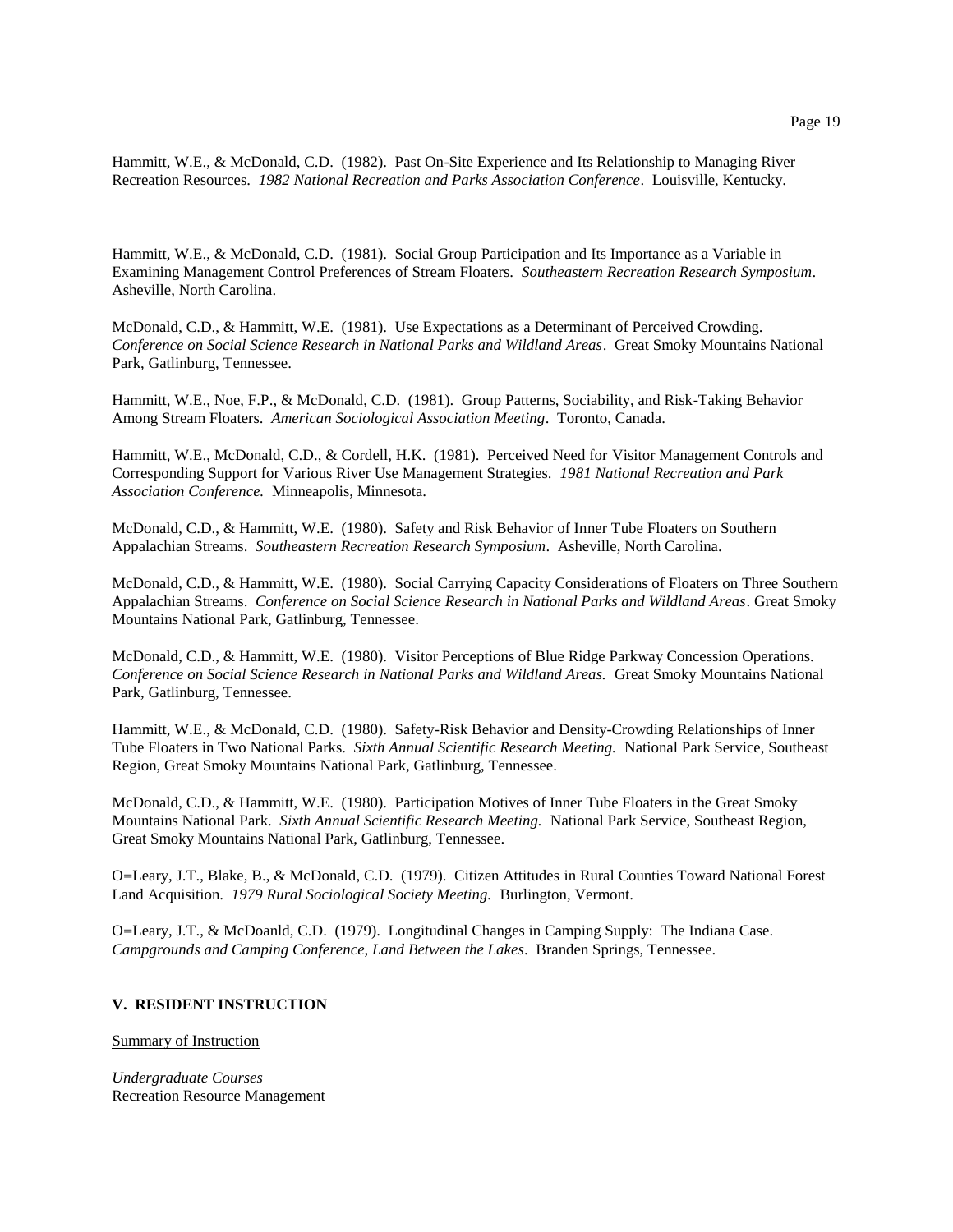Recreation Resource Planning and Policy Research Methods I & II Senior Seminar--Recreation Resource Management Nature and American Culture

*Graduate Courses* Recreation Behavior in Outdoor Recreation Environments Graduate Research Methods Current Issues in Recreation Management Special Topic: Multivariate Data Analysis Techniques Special Topic: Survey Research Design and Analysis Special Topic: Human Dimensions of Natural Resource Management Graduate Seminar

Supervision of Graduate Students

#### *Doctoral Students*

Hicks, Jonathan (RST), *Emotions and Learning in Human-Wildlife Interactions*, member of dissertation committee, expected completion August 2014.

St. James, Elizabeth (NRES), *Commitment, Constraints, Motivation, and Constraint Negotiation to Hunting Among Hunter Education Participants and Apprentice License Purchasers in Illinois*, member of dissertation committee, expected completion May 2015.

Williams, Brent (NRES), *no title at this time*, member of dissertation committee, expected completion May 2016.

Ying, H.F. Chair, 1996-2002, University of Illinois. Completed. *Emotions and Leisure Experience Evaluations: Investigating Relationships From a Temporal Perspective*.

Bixler, R. 1990-93, Clemson University. Completed. *Topophobia: Wildland Recreation and Parks*. Assistant Professor, Department of Parks, Recreation and Tourism, Clemson University.

Herrick, T. 1989-91, Clemson University. Completed. *An Overview and Synthesis of Visual Resource Assessment: Considerations for Integrating Social and Resource Data Sets*. Associate Professor and Head, Department of Recreation, Arkansas State University.

Hill, B. 1987-91, Clemson University. Completed. *Concepts of Wilderness Valuation: Public Trust, Environmental Ethics*. Professor and Chair, Recreation Management and Youth Leadership, Brigham Young University.

In addition, served as a Committee Member on 12 doctoral committees at Clemson University, 12 others at the University of Illinois, and currently serve as a Committee Member on 2 doctoral committees at the University of Illinois.

## *Master of Science Students*

Zhang, Xiaohan (NRES), *Relationship Between Socio-Economic Status and the Distribution of Hunting/Fishing License Purchase,* member of thesis committee*,* expected completion May 2015.

Wait, J. Chair, 1996-1997, University of Illinois. Completed. *Information Needs Assessment of Illinois Association of Park District* Membership. Recreation Supervisor, Winnetka Park District, Winnetka, Illinois.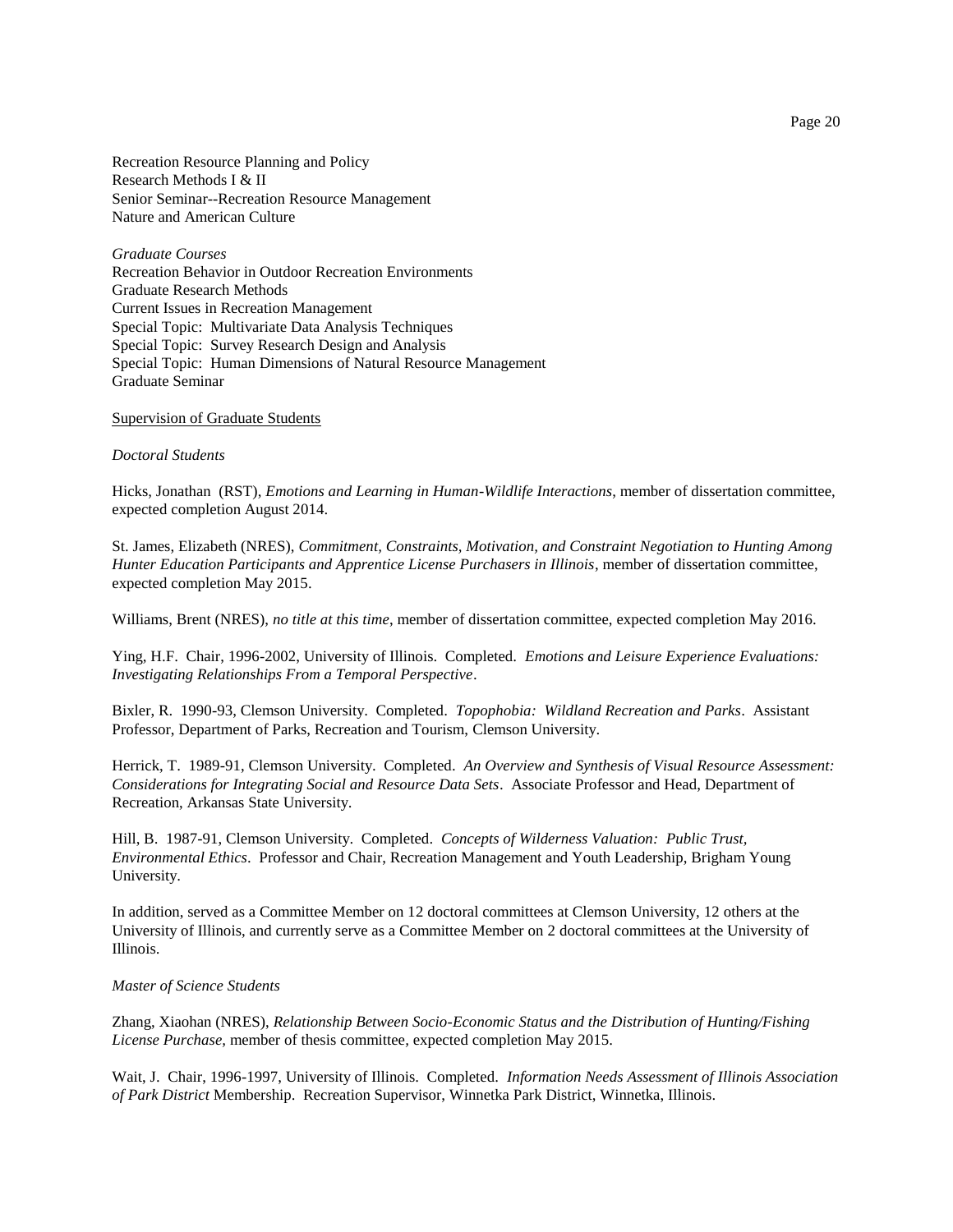Ely, S. Chair, 1995-1996, University of Illinois. Completed. *A Guide to Illinois Boating and Canoeing Access Development*. Doctoral student, Department of Leisure Studies, University of Illinois.

Paulas, D. Chair, 1994-1995, University of Illinois. Completed. *Landfill Golf Courses: Turning Garbage into Golf*.

Ruppert, P. Chair, 1988-1990, Clemson University. Completed. *Hartwell Lake Visitor Use Study*.

McBride, A. Chair, 1987-89, Clemson University. Completed. *Marketing Analysis of Whitewater Rafting in the Southern Appalachians*. Information/Research Coordinator, Tourism Winnipeg, Winnipeg, Manitoba.

In addition, served as a Committee Member on 9 master=s committees at Clemson University, 12 at the University of Illinois, and currently serve as a Committee Member on 3 master=s committees at the University of Illinois.

#### *Other*

Anita, Jimmy. Advisor, 2000. *Models for Community development and Environmentally Sustainability: A Case Study of Ecotourism in Costa Rica*. Special Undergraduate research Experience (SURE), The Environmental Council. Completed, May 2000.

Ferreira, Gil. Advisor, 2000. *Management and Planning of Protected Areas: The Case of Peneda-Geres National Park*. Exchange student, International masters Program in Rural Development Management, University of Tras-os-Montes e Alto Douro, Portugal.

# **IV. PROFESSIONAL/DISCIPLINARY AND UNIVERSITY SERVICE**

Service to Disciplinary and Professional Societies or Associations

Co-Chair. (2010). Parks, Recreation and Tourism Academic Administrator Summit. Zion National Park. September 23-26, 2010.

Program Committee. (2009-2010). SPRE Chairs' Conference. Starved Rock State Park. Utica, Illinois. January 31 – February 3, 2010.

Search Committee. (2005, 2006). Village of Mahomet Parks & Recreation Director. Mahomet, Illinois.

Chair. (2002). *Mahomet Parks and Recreation Master Plan Development*. Mahomet, Illinois.

Committee Member. (2001-2002). Accreditation Sub-Committee, National Parks and Recreation Association— Society of recreation Educators.

Chair. (2001). *Village of Mahomet Community Recreation Study*. Mahomet, Illinois.

Co-Chair. (2001). *Fifth Annual Intensive One Day Workshop: Alternative Funding Sources*. Champaign, Illinois. Co-Coordinator. (2000). Park Planning Workshops (2 sessions). Ipava, Illinois.

Planning Committee. (1999-2000). *Eight International Symposium on Society and Resource Management*. Western Washington University. Bellingham, Washington.

Co-Coordinator. (1999). Park Planning Workshops (4 sessions). Mammouth, Illinois.

Charter Member. (1997-present). Illinois Association of Park Districts--Research Advisory Council. Illinois Association of Park Districts, Springfield, Illinois.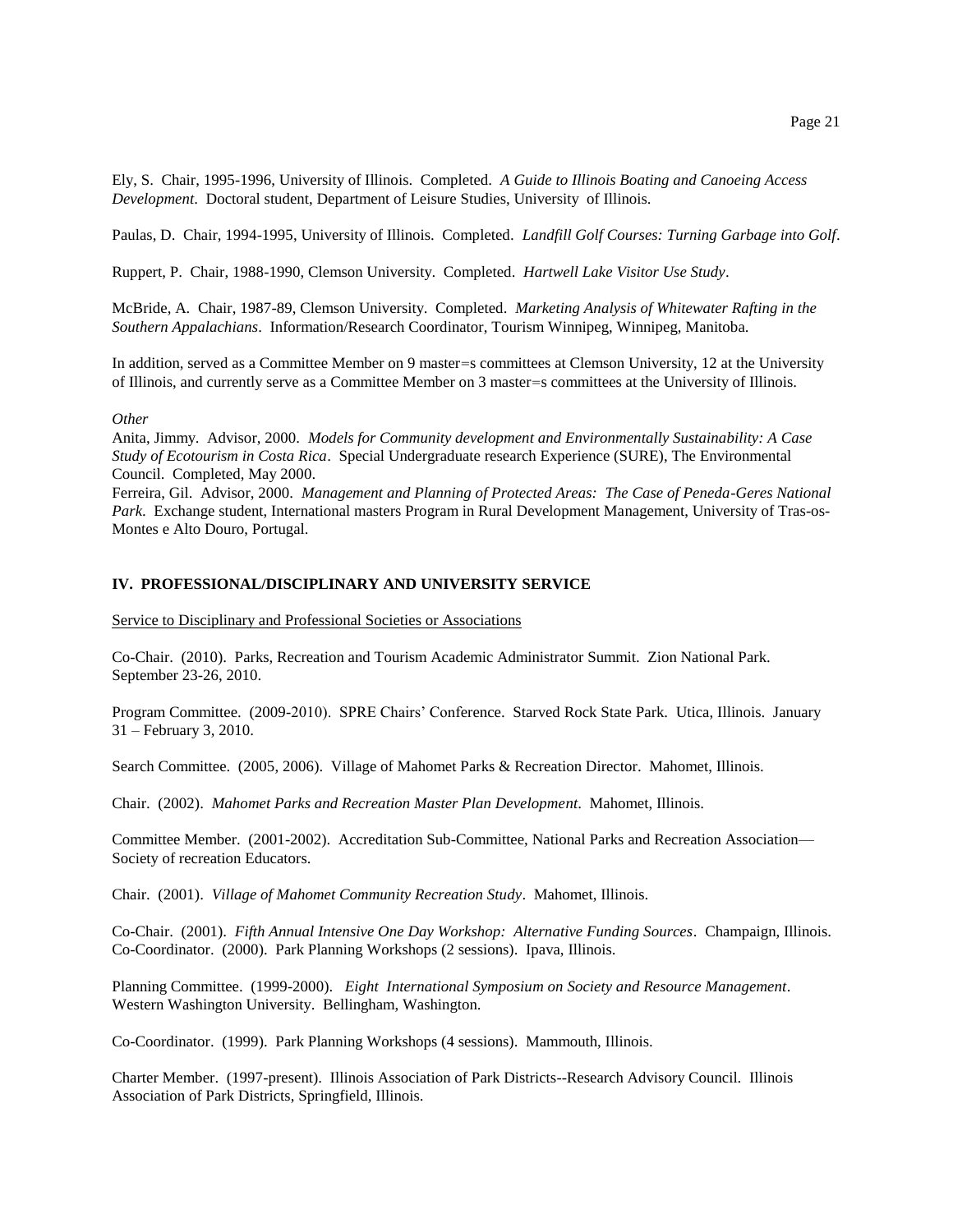Sub-Committee Chair. (1997-2000). *Salt Fork River Forest Preserve Site Plan*. Champaign County Forest Preserve District. Mahomet, Illinois.

Co-Chair and Coordinator. (1997). *1997 Illinois Park and Recreation Annual Conference--Research Symposium.*  Chicago, Illinois.

Committee Member. (1996-1999). Citizens Advisory Committee. Champaign County Forest Preserve District. Mahomet, Illinois.

Speaker. (1996). AAssessing Community Needs: The Role of Survey Research.@ Urbana Park District Board of Directors*.* Urbana, Illinois.

Speaker. (1996). APreparing for the Certified Leisure Professional Examination.@ *Illinois Park and Recreation Association Day-Long Institute.* Rolling Meadows, Illinois.

Session Chair. (1996). Standards for Measuring Tourism,@ *27th Annual Conference of the Travel and Tourism Research Association--Research Workshop*. Las Vegas, Nevada.

Session Chair. (1996). ARecreational Conflict,@ *Sixth International Symposium on Society and Natural Resource Management*. Penn State University, University Park Pennsylvania.

Co-Chair and Coordinator. (1996). *1996 Illinois Park and Recreation Annual Conference--Research Symposium.* Chicago, Illinois.

Charter Member. (1996-1998). Leisure Research Think Tank Committee. Illinois Association of Park Districts. Springfield, Illinois.

Session Chair. (1995). AResearch on Travel Decisions,@ *26th Annual Conference of the Travel and Tourism Research Association--Research Workshop*. Acapulco, Mexico.

Committee Member. (1995-present). Upper Mississippi River Conservation Committee--Recreation Section. Rock Island, Illinois.

Session Chair. (1993). AOutdoor Recreation Planning and Management Session,@ *Annual Conference of the National Recreation and Park Association, Leisure Research Symposium*. San Jose, California.

Keynote Speaker. (1992). AOutdoor Recreation Planning and Management Session,@ *Annual Conference of the National Recreation and Park Association, Leisure Research Symposium*. Cincinnati, Ohio.

Abstract Reviewer. (1992). AOutdoor Recreation Planning and Management Session,@ *Annual Conference of the National Recreation and Park Association, Leisure Research Symposium*. Cincinnati, Ohio.

Session Chairperson. (1992). ACrowding and Carrying Capacities in Outdoor Setting,@ *Fourth International Symposium on Society and Natural Resource Management*. University of Wisconsin, Madison, Wisconsin.

Reviewer. (1987-1993). Member of a USDA Forest Service Review Team responsible for reviewing Forest Service recreation projects. Phoenix, AZ, 1992, 1993; Richmond, VA, 1991; Missouli, MT, 1989, 1990; Phoenix, AZ, 1988; and Nashville, TN, 1987.

Abstract Reviewer. (1988). AOutdoor Recreation and Management Session,@ *Annual Conference of the National Recreation and Park Association, Leisure Research Symposium*. Indianapolis, Indiana.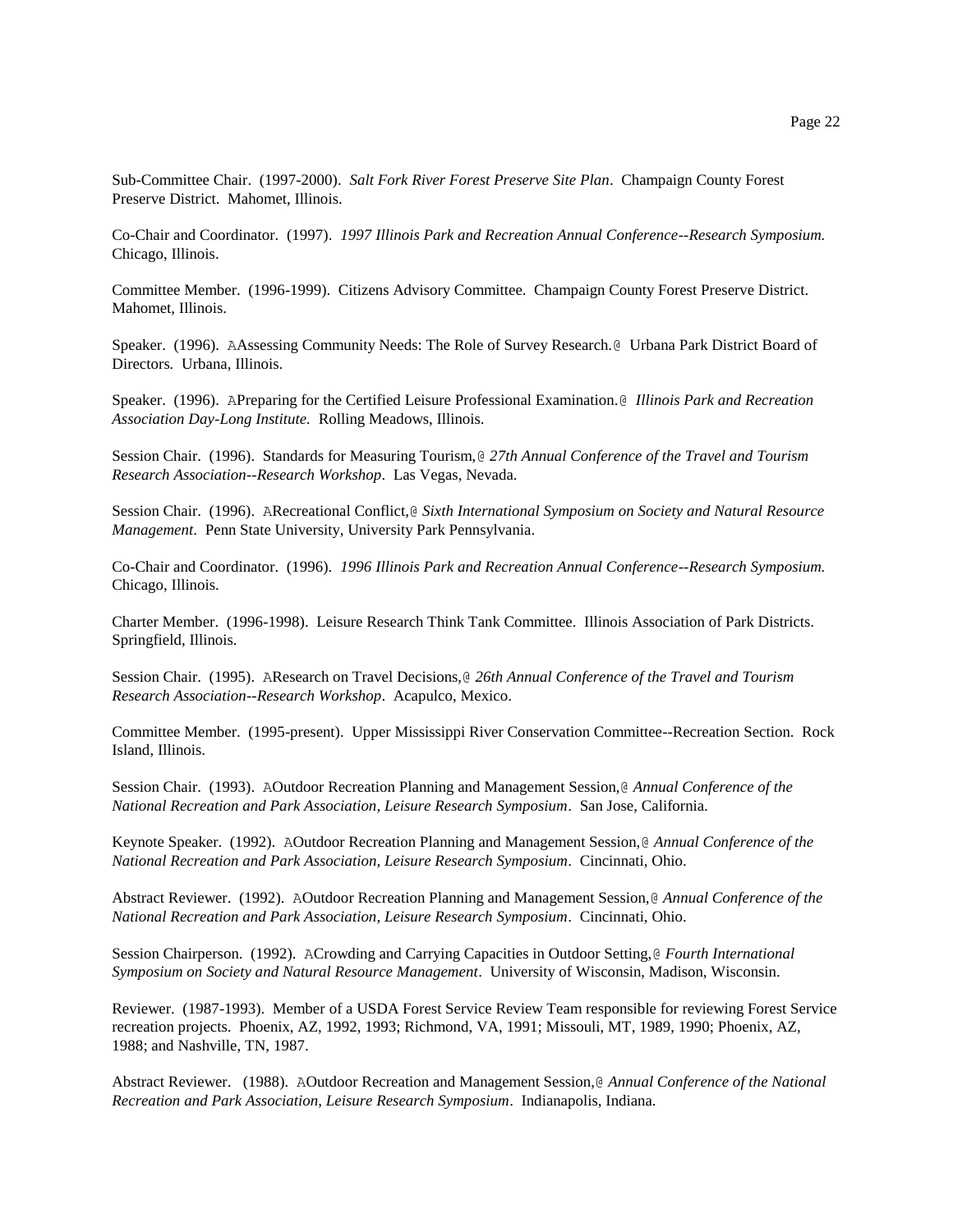Co-Editor. (1989). *Outdoor Recreation Benchmark 1988: Proceeding of the National Outdoor Recreation Forum*, (USDA Forest Service, General Technical Report SE-52, 498 pp.). Asheville, North Carolina: USDA Forest Service Southeastern Forest Experiment Station.

Editor. (1988). *Proceeding of the 1988 Southeastern Recreation research Conference*, (Volume 10, 179 pp.). Asheville, North Carolina: USDA Forest Service Southeastern Forest Experiment Station.

Conference Co-Chair. (1988). ABenchmark 1988: A National Outdoor Recreation and Wilderness Forum,@ USDA Forest Service Southeastern Forest Experiment Station. Tampa, Florida.

Schedule A Appointment. (1986-1991). Research Social Scientist, Southeast Regional Office, National Park Service. Appointment to provide research services for the Southeast Region of the National Park Service.

Associate Editor. *Society and Natural Resources*. (1997-2004).

Associate Editor. *Journal of Park and Recreation Administration*. (1993-1997).

Associate Editor. *Journal of Leisure Research*. (1987-93).

Manuscript Reviewer. Regularly review manuscripts for the leading journals in the field (*Journal of Leisure Research, Leisure Sciences, Society and Natural Resources, Journal of Park and Recreation Administration, Environmental Management, and Journal of Environmental Management*), conference proceedings, and conference abstracts.

# University/Campus Service

#### *Administrative*

Head, Department of Recreation, Sport & Tourism, University of Illinois. (2000-2012). Associate Head for Academic Affairs, Department of Leisure Studies, University of Illinois. (1996-2000). Graduate Studies Director, Department of Parks, Recreation and Tourism Management, Clemson University. (1988-90).

Acting Director, National Park Service Cooperative Park Studies Unit, College of Forestry and Recreation Resources, Clemson University. (1987-90).

#### *University*

Information Technology Governance Teaching and Learning , Committee Member. (2012-present) Information Technology Teaching and Learning Analytics Subcommittee, Committee member. (2013 present) Graduate College Committee on Extended Education and External Degrees, Committee Member. (2014) Campus Research Board, Reviewer. (2012-2014) Stewarding Excellence Committee—Public Engagement. (2010) Distance Learning Advisory Committee. (2010) Environmental Council. Provost Appointment. (1999-2002). Environmental Council Sub-Committee: Special Undergraduate Research Experience. (1999–2002). UIUC Faculty of the Environment. (1999-present). Senate Budget Sub-Committee. (1999-2001). Land-Use Task Force Committee. Illinois extension Service. (1998-2000). Dean=s Search Committee, College of Applied Life Studies, University of Illinois. (1997-98). Partnership Illinois Council, Environmental Sector. (1996-1999). Environmental Education Committee, Cooperative Extension Service, University of Illinois, Steering Committee Member. (1996-1998). Human Dimensions of Environmental Systems, University of Illinois, Steering Committee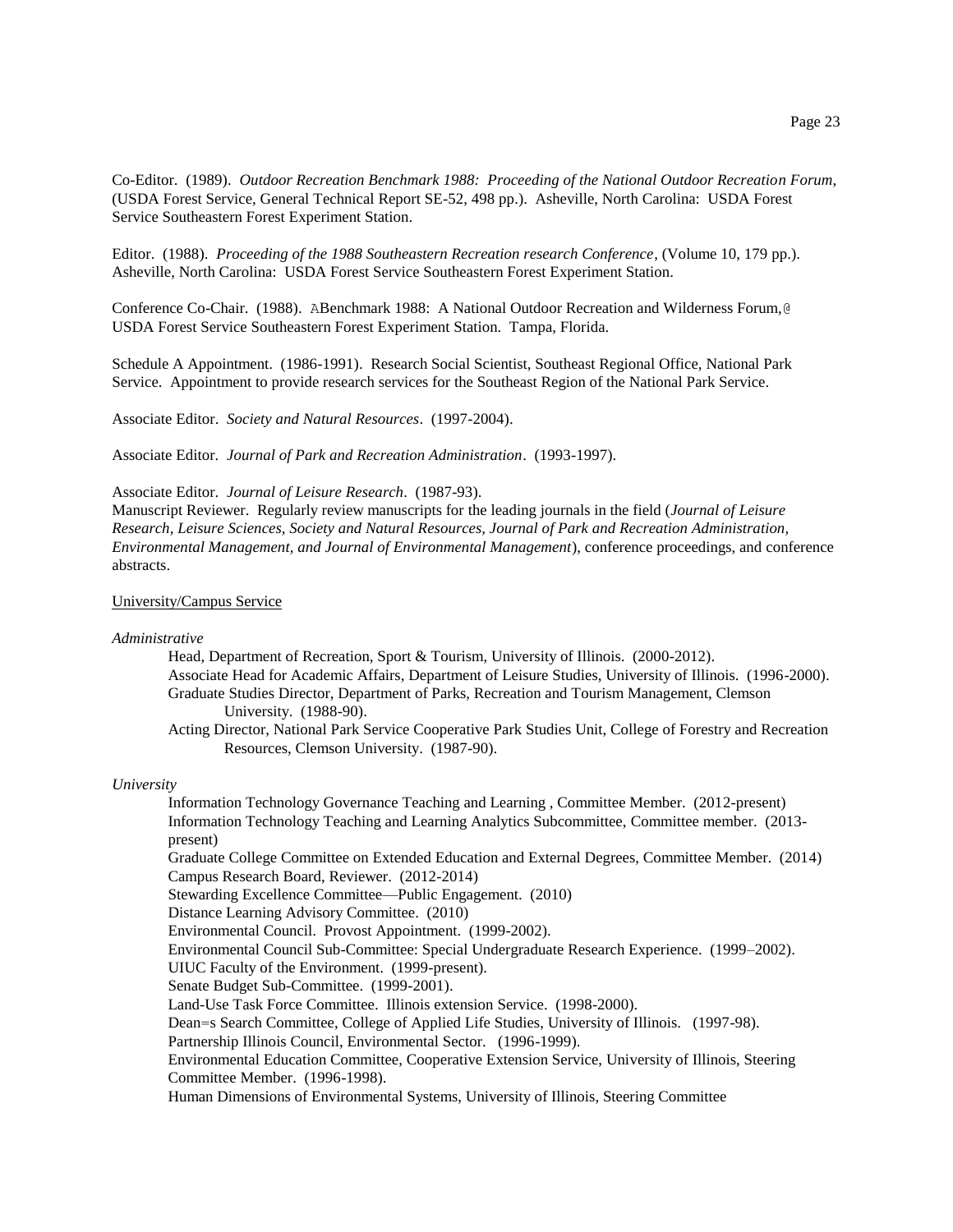Member. (1995-1999; 2003-present).

Natural Resources Committee, University of Illinois. (1995-present).

- Graduate Faculty Member, University of Illinois. (1995-present).
- Environmental Studies Committee, Clemson University. (1988-91).

Chair, Associate Dean Search Committee, College of Forestry and Recreation Resources,

Clemson University. (1988).

Graduate Faculty Member, Clemson University. (1986-93).

# *College*

College Educational Policy Committee, Committee co-chair. (2013-present)

Chair, Five-Year Administrative Review Committee. (2012)

College Initiative Search Committee (2003-2008).

Administrative Council--Unit Heads Committee. College of Applied Life Studies, University of Illinois. (2000-2012).

Search Committee. Department Head, Department of Leisure Studies, University of Illinois. (1999-2000).

Chair, Awards Committee, College of Applied Life Studies, University of Illinois. (1999).

Faculty Senator, Department of Leisure Studies, University of Illinois. (1998-2001).

Awards Committee, College of Applied Life Studies, University of Illinois. (1997).

Curriculum Committee, College of Forestry and Recreation Resources, Clemson University. (1992-93).

- Chair, Space Utilization Committee, College of Forestry and Recreation Resources, Clemson University. (1988-91).
- Dean=s Advisory Committee, College of Forestry and Recreation Resources, Clemson University. (1988-91).
- Search Committee. Department Head, Department of Parks, Recreation and Tourism Management, Clemson University. (1987-88) and (1988-89).

College Awards Committee, College of Forestry and Recreation Resources, Clemson University. (1987).

# *Department*

Graduate Committee, committee member. (2013-present)

Faculty Advisory Committee. (2013-present)

Chair, Ad Hoc Committee for Online Programs. (2012-present)

Promotion and Tenure Committee. (2012-pesent)

Alumni Relations Committee, Committee member. (2013-present)

Diversity Advocate for the department. (2013-present)

Executive Officer, Alumni Advisory Committee. (2000-2012)

Chair, Faculty Advisory Committee. (2000-2012)

Ex-Officio, Graduate Studies Committee. (2000-2012)

Ex-Officio, Undergraduate Studies Committee. (2000-2012)

Ex-Officio, Promotion and Tenure Committee. (2000-2012)

Faculty Representative, Rho Phi Lambda Honor Society, Department of Leisure Studies, University of Illinois. (1998-2000).

- Faculty Representative, Affirmative Action and Equal Opportunity Officer, Department of Leisure Studies, University of Illinois. (1998-2000).
- Chair, Tenure and Promotion Committee, Department of Leisure Studies, University of Illinois. (1998).

Tenure and Promotion Committee, Department of Leisure Studies, University of Illinois. (1997-2000).

Awards Committee, Department of Leisure Studies, University of Illinois. (1997-2000).

Chair, Education Policy Committee. (1996-2000).

Chair, Park and Natural Resources Curriculum Committee. (1995-2000).

Advisory Committee. (1994-2000).

Social Committee. (1994-1995).

Undergraduate Curriculum Committee, Department of Parks, Recreation and Tourism Management, Clemson University. (1992-93).